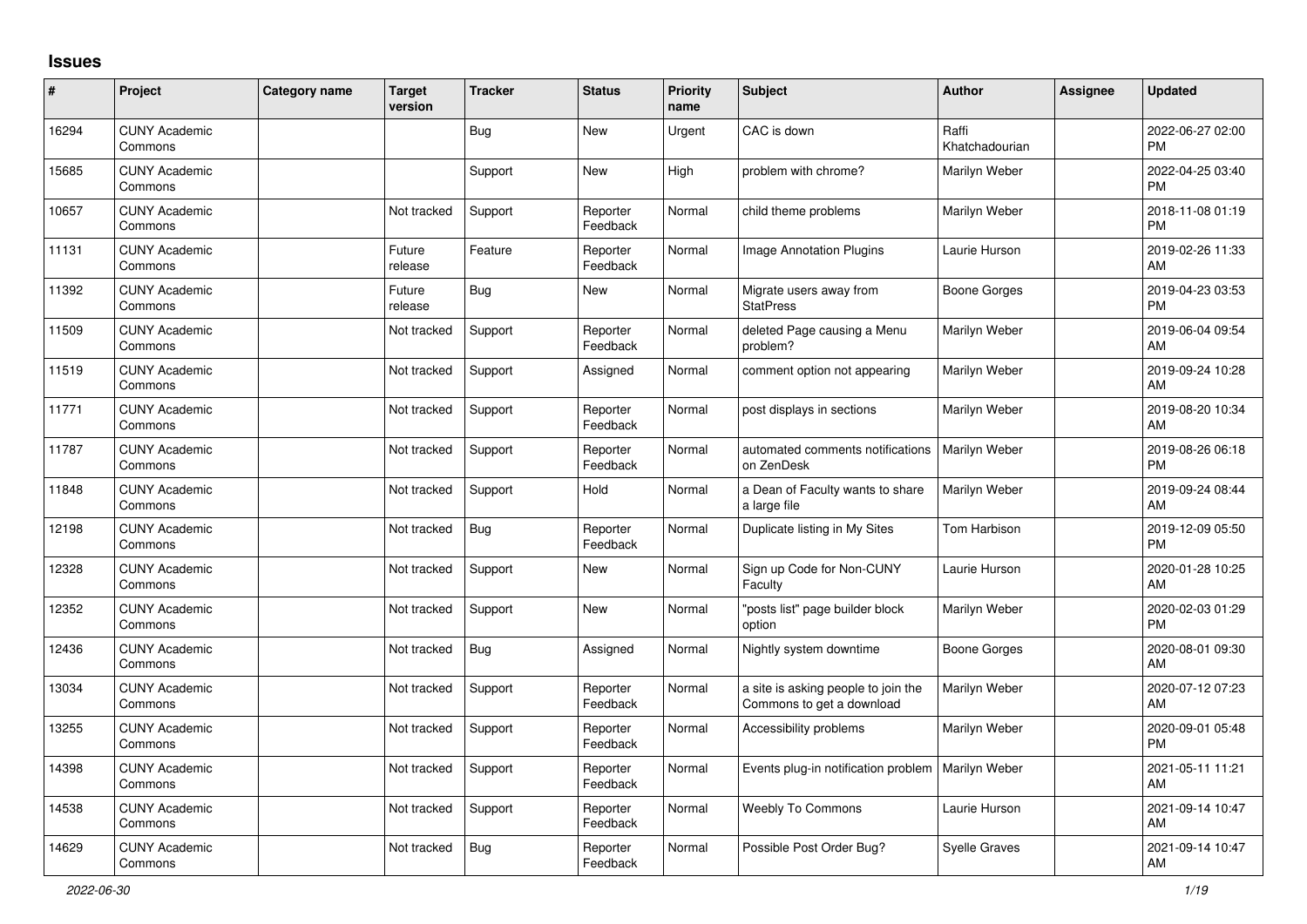| #     | Project                         | Category name | <b>Target</b><br>version | <b>Tracker</b> | <b>Status</b>        | <b>Priority</b><br>name | <b>Subject</b>                                                       | <b>Author</b>           | <b>Assignee</b> | <b>Updated</b>                |
|-------|---------------------------------|---------------|--------------------------|----------------|----------------------|-------------------------|----------------------------------------------------------------------|-------------------------|-----------------|-------------------------------|
| 14784 | <b>CUNY Academic</b><br>Commons |               |                          | Support        | Reporter<br>Feedback | Normal                  | User report of logo problem when<br>using Customizer theme           | Marilyn Weber           |                 | 2021-09-17 10:25<br>AM        |
| 14792 | <b>CUNY Academic</b><br>Commons |               |                          | Bug            | <b>New</b>           | Normal                  | Inconsistent email notifications<br>from gravity forms               | Raffi<br>Khatchadourian |                 | 2021-10-04 01:50<br><b>PM</b> |
| 14842 | <b>CUNY Academic</b><br>Commons |               | Not tracked              | Support        | Reporter<br>Feedback | Normal                  | Question about widgets and block<br>editor                           | Gina Cherry             |                 | 2021-10-06 03:01<br><b>PM</b> |
| 14900 | <b>CUNY Academic</b><br>Commons |               | Not tracked              | Support        | Reporter<br>Feedback | Normal                  | previous theme?                                                      | Marilyn Weber           |                 | 2021-10-25 10:31<br>AM        |
| 14936 | <b>CUNY Academic</b><br>Commons |               |                          | Bug            | <b>New</b>           | Normal                  | Commons websites blocked by<br>SPS campus network                    | Laurie Hurson           |                 | 2021-11-03 03:57<br><b>PM</b> |
| 14940 | <b>CUNY Academic</b><br>Commons |               |                          | Bug            | <b>New</b>           | Normal                  | Discrepancy between Commons<br>profile "sites" and actual # of sites | Laurie Hurson           |                 | 2021-11-08 11:09<br>AM        |
| 15045 | <b>CUNY Academic</b><br>Commons |               |                          | Support        | <b>New</b>           | Normal                  | no result for KCeL in the search<br>box on the commons               | Marilyn Weber           |                 | 2021-12-10 11:29<br>AM        |
| 15169 | <b>CUNY Academic</b><br>Commons |               | 2.0.3                    | Support        | Reporter<br>Feedback | Normal                  | new Prelude website zipfiles for<br>custom theme and other files.    | Marilyn Weber           |                 | 2022-06-29 11:32<br>AM        |
| 15176 | <b>CUNY Academic</b><br>Commons |               | Not tracked              | Support        | Reporter<br>Feedback | Normal                  | Archiving Q Writing & Old<br>Wordpress Sites on the Commons          | Laurie Hurson           |                 | 2022-02-08 10:28<br>AM        |
| 15260 | <b>CUNY Academic</b><br>Commons |               |                          | Support        | Reporter<br>Feedback | Normal                  | Diacritical markings   European<br>Stages                            | Marilyn Weber           |                 | 2022-02-04 08:16<br>AM        |
| 15370 | <b>CUNY Academic</b><br>Commons |               |                          | Support        | Reporter<br>Feedback | Normal                  | All-in-One Event Calendar?                                           | Marilyn Weber           |                 | 2022-02-17 11:03<br>AM        |
| 15565 | <b>CUNY Academic</b><br>Commons |               |                          | Support        | <b>New</b>           | Normal                  | Events - send updates to an email<br>listserv                        | Marilyn Weber           |                 | 2022-03-10 01:06<br><b>PM</b> |
| 15613 | <b>CUNY Academic</b><br>Commons |               | 2.0.3                    | Feature        | Reporter<br>Feedback | Normal                  | Adding "Passster" plugin                                             | Laurie Hurson           |                 | 2022-06-29 11:32<br>AM        |
| 15655 | <b>CUNY Academic</b><br>Commons |               | 2.0.3                    | Support        | Reporter<br>Feedback | Normal                  | Event Aggregator plugin?                                             | Marilyn Weber           |                 | 2022-06-29 11:32<br><b>AM</b> |
| 15757 | <b>CUNY Academic</b><br>Commons |               |                          | <b>Bug</b>     | New                  | Normal                  | Members # do not match                                               | Laurie Hurson           |                 | 2022-03-30 04:52<br><b>PM</b> |
| 15816 | <b>CUNY Academic</b><br>Commons |               | Not tracked              | Support        | <b>New</b>           | Normal                  | slow loading at SPS                                                  | Marilyn Weber           |                 | 2022-04-05 01:26<br><b>PM</b> |
| 15923 | <b>CUNY Academic</b><br>Commons |               | Not tracked              | Feature        | Reporter<br>Feedback | Normal                  | <b>Bellows Plugin Adjustments</b>                                    | Laurie Hurson           |                 | 2022-04-20 10:10<br><b>AM</b> |
| 16099 | <b>CUNY Academic</b><br>Commons |               |                          | Support        | Reporter<br>Feedback | Normal                  | request for Newsletter Glue                                          | Marilyn Weber           |                 | 2022-05-13 12:14<br><b>PM</b> |
| 16290 | <b>CUNY Academic</b><br>Commons |               |                          | Feature        | Reporter<br>Feedback | Normal                  | Add Table Of Contents Block<br>plug-in                               | Raffi<br>Khatchadourian |                 | 2022-06-24 10:26<br>AM        |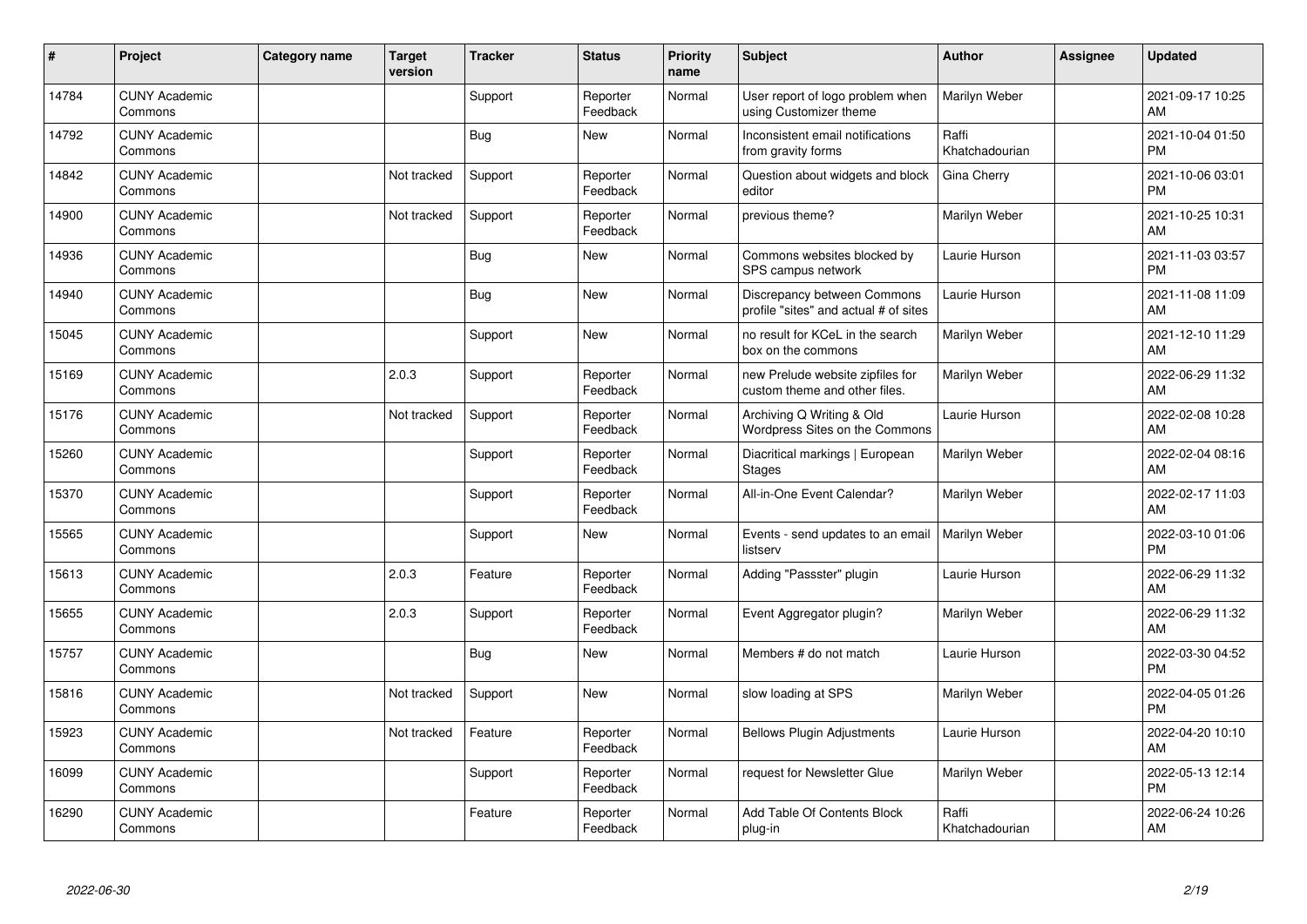| #     | Project                         | <b>Category name</b>       | <b>Target</b><br>version | <b>Tracker</b> | <b>Status</b>        | <b>Priority</b><br>name | <b>Subject</b>                                                                             | <b>Author</b>           | <b>Assignee</b> | <b>Updated</b>                |
|-------|---------------------------------|----------------------------|--------------------------|----------------|----------------------|-------------------------|--------------------------------------------------------------------------------------------|-------------------------|-----------------|-------------------------------|
| 16318 | <b>CUNY Academic</b><br>Commons |                            |                          | Bug            | <b>New</b>           | Normal                  | Unable to Access block editor or<br>embed YouTube videos in new<br>pages, in one site only | <b>Syelle Graves</b>    |                 | 2022-06-29 02:24<br><b>PM</b> |
| 13912 | <b>CUNY Academic</b><br>Commons |                            | Not tracked              | Feature        | Hold                 | Low                     | posting "missed schedule"                                                                  | Marilyn Weber           |                 | 2021-02-23 10:46<br>AM        |
| 9720  | <b>CUNY Academic</b><br>Commons | Authentication             | Future<br>release        | Feature        | <b>New</b>           | Normal                  | The Commons should be an<br>oAuth provider                                                 | <b>Boone Gorges</b>     |                 | 2019-03-01 02:04<br><b>PM</b> |
| 12350 | <b>CUNY Academic</b><br>Commons | <b>Blogs (BuddyPress)</b>  | Not tracked              | Support        | Reporter<br>Feedback | Normal                  | URL creation problem                                                                       | Marilyn Weber           |                 | 2020-02-03 11:27<br>AM        |
| 11556 | <b>CUNY Academic</b><br>Commons | Courses                    | Not tracked              | Bug            | Reporter<br>Feedback | Normal                  | Instructor name given in course<br>listing                                                 | Tom Harbison            |                 | 2019-06-25 04:12<br><b>PM</b> |
| 10982 | <b>CUNY Academic</b><br>Commons | Domain Mapping             | Not tracked              | Support        | Reporter<br>Feedback | Normal                  | <b>CNAME</b> question                                                                      | scott voth              |                 | 2019-01-22 04:29<br><b>PM</b> |
| 5992  | <b>CUNY Academic</b><br>Commons | <b>Email Notifications</b> | Future<br>release        | Feature        | <b>New</b>           | Normal                  | Changing the From line of<br>autogenerated blog emails                                     | Marilyn Weber           |                 | 2018-09-27 05:19<br><b>PM</b> |
| 11077 | <b>CUNY Academic</b><br>Commons | Events                     | Not tracked              | Feature        | Reporter<br>Feedback | Normal                  | Show event category description<br>in event list view                                      | Raffi<br>Khatchadourian |                 | 2019-02-12 10:38<br><b>PM</b> |
| 13650 | <b>CUNY Academic</b><br>Commons | Group Library              | Future<br>release        | Feature        | New                  | Normal                  | Forum Attachments in Group<br>Library                                                      | Laurie Hurson           |                 | 2021-11-19 12:30<br><b>PM</b> |
| 10273 | <b>CUNY Academic</b><br>Commons | Registration               | Not tracked              | Support        | Reporter<br>Feedback | Normal                  | users combining CF and campus<br>address                                                   | Marilyn Weber           |                 | 2019-09-18 10:58<br>AM        |
| 11860 | <b>CUNY Academic</b><br>Commons | Registration               | Future<br>release        | Feature        | New                  | Normal                  | Ensure Students Are Aware They<br>Can Use Aliases At Registration                          | scott voth              |                 | 2019-09-24 08:46<br>AM        |
| 13048 | <b>CUNY Academic</b><br>Commons | Shortcodes and<br>embeds   | Future<br>release        | Feature        | <b>New</b>           | Normal                  | Jupyter Notebooks support                                                                  | Boone Gorges            |                 | 2020-07-14 11:46<br>AM        |
| 5199  | <b>CUNY Academic</b><br>Commons | Social Paper               | Future<br>release        | Feature        | <b>New</b>           | Normal                  | add tables to the SP editor                                                                | Marilyn Weber           |                 | 2016-10-24 11:27<br>AM        |
| 5205  | <b>CUNY Academic</b><br>Commons | Social Paper               | Future<br>release        | Feature        | New                  | Normal                  | Social Paper folders                                                                       | Marilyn Weber           |                 | 2016-02-11 10:24<br><b>PM</b> |
| 5488  | <b>CUNY Academic</b><br>Commons | Social Paper               | Future<br>release        | Bug            | <b>New</b>           | Normal                  | Add a "last edited by" field to<br>Social Paper group directories                          | Boone Gorges            |                 | 2016-04-21 10:05<br><b>PM</b> |
| 5489  | <b>CUNY Academic</b><br>Commons | Social Paper               | Future<br>release        | Feature        | New                  | Normal                  | Asc/desc sorting for Social Paper<br>directories                                           | Boone Gorges            |                 | 2016-04-21 10:06<br><b>PM</b> |
| 13975 | <b>CUNY Academic</b><br>Commons | Social Paper               | Not tracked              | Support        | Reporter<br>Feedback | Normal                  | can't approve comments on Social<br>Paper paper                                            | Marilyn Weber           |                 | 2021-02-12 09:33<br>AM        |
| 6332  | <b>CUNY Academic</b><br>Commons | WordPress (misc)           | Future<br>release        | Feature        | New                  | Normal                  | Allow uploaded files to be marked<br>as private in an ad hoc way                           | <b>Boone Gorges</b>     |                 | 2016-10-17 11:41<br><b>PM</b> |
| 6755  | <b>CUNY Academic</b><br>Commons | WordPress (misc)           | Future<br>release        | Bug            | <b>New</b>           | Normal                  | Cannot Deactivate Plugin                                                                   | Laura Kane              |                 | 2016-11-16 01:12<br><b>PM</b> |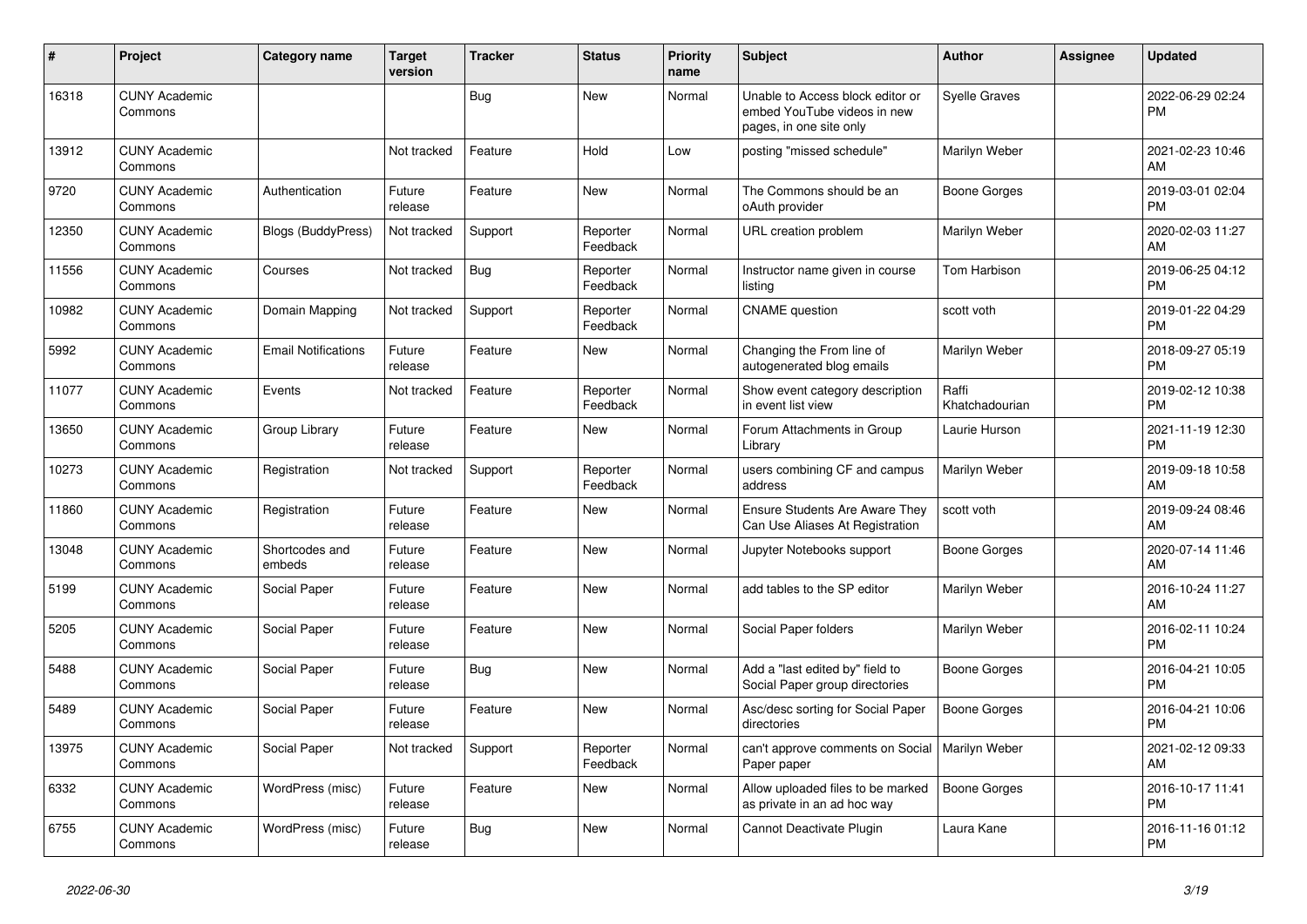| #     | Project                         | <b>Category name</b>     | <b>Target</b><br>version | <b>Tracker</b> | <b>Status</b>        | <b>Priority</b><br>name | <b>Subject</b>                                                                                               | <b>Author</b>           | <b>Assignee</b>   | <b>Updated</b>                |
|-------|---------------------------------|--------------------------|--------------------------|----------------|----------------------|-------------------------|--------------------------------------------------------------------------------------------------------------|-------------------------|-------------------|-------------------------------|
| 10380 | <b>CUNY Academic</b><br>Commons | WordPress (misc)         | Future<br>release        | Feature        | In Progress          | Normal                  | Remove blacklisted plugins                                                                                   | Boone Gorges            |                   | 2022-04-26 12:00<br><b>PM</b> |
| 11024 | <b>CUNY Academic</b><br>Commons | WordPress (misc)         | Future<br>release        | Bug            | <b>New</b>           | Normal                  | Subsites should not show "you<br>should update your .htaccess<br>now" notice after permalink setting<br>save | Boone Gorges            |                   | 2019-01-28 01:35<br><b>PM</b> |
| 11843 | <b>CUNY Academic</b><br>Commons | WordPress (misc)         | Future<br>release        | Design/UX      | <b>New</b>           | Normal                  | Tweaking the Gutenberg Editor<br>Interface                                                                   | Laurie Hurson           |                   | 2022-04-26 12:00<br><b>PM</b> |
| 14074 | <b>CUNY Academic</b><br>Commons | WordPress (misc)         | Not tracked              | Support        | Reporter<br>Feedback | Normal                  | page password protection problem                                                                             | Marilyn Weber           |                   | 2021-03-02 11:03<br>AM        |
| 16255 | <b>CUNY Academic</b><br>Commons | WordPress (misc)         |                          | Bug            | <b>New</b>           | Normal                  | Need to define 'MULTISITE'<br>constant in wp-config.php                                                      | Raymond Hoh             |                   | 2022-06-19 09:31<br>AM        |
| 364   | <b>CUNY Academic</b><br>Commons | <b>WordPress Plugins</b> | Future<br>release        | Feature        | <b>New</b>           | Normal                  | <b>Bulletin Board</b>                                                                                        | <b>Matt Gold</b>        |                   | 2015-01-05 08:50<br><b>PM</b> |
| 11120 | <b>CUNY Academic</b><br>Commons | <b>WordPress Plugins</b> | Not tracked              | Bug            | Reporter<br>Feedback | Normal                  | Events Manager Events Not<br>Showing Up                                                                      | Mark Webb               |                   | 2019-02-27 04:10<br><b>PM</b> |
| 11415 | <b>CUNY Academic</b><br>Commons | <b>WordPress Plugins</b> | Not tracked              | Bug            | Reporter<br>Feedback | Normal                  | <b>Blog Subscriptions in Jetpack</b>                                                                         | Laurie Hurson           |                   | 2019-05-14 10:34<br>AM        |
| 11788 | <b>CUNY Academic</b><br>Commons | <b>WordPress Plugins</b> | Future<br>release        | Support        | Reporter<br>Feedback | Normal                  | Plugin Request - Browse Aloud                                                                                | scott voth              |                   | 2019-09-24 08:42<br>AM        |
| 12573 | <b>CUNY Academic</b><br>Commons | <b>WordPress Plugins</b> | Future<br>release        | Bug            | <b>New</b>           | Normal                  | <b>CommentPress Core Issues</b>                                                                              | scott voth              |                   | 2020-03-24 04:32<br><b>PM</b> |
| 16314 | <b>CUNY Academic</b><br>Commons | <b>WordPress Plugins</b> |                          | Feature        | <b>New</b>           | Normal                  | Install Multicollab plug-in?                                                                                 | Raffi<br>Khatchadourian |                   | 2022-06-29 03:44<br><b>PM</b> |
| 6356  | <b>CUNY Academic</b><br>Commons | <b>WordPress Plugins</b> | Future<br>release        | Bug            | Reporter<br>Feedback | Low                     | Should Subscribe2 be<br>deprecated?                                                                          | Luke Waltzer            |                   | 2017-03-20 12:20<br><b>PM</b> |
| 10769 | <b>CUNY Academic</b><br>Commons | <b>WordPress Themes</b>  | Not tracked              | <b>Bug</b>     | Reporter<br>Feedback | Normal                  | 2011 Theme Sidebar                                                                                           | Mark Webb               |                   | 2018-12-04 04:09<br><b>PM</b> |
| 12360 | <b>CUNY Academic</b><br>Commons | <b>WordPress Themes</b>  | Not tracked              | Bug            | Reporter<br>Feedback | Normal                  | site just says "DANTE We are<br>currently in maintenance mode,<br>please check back shortly."                | Marilyn Weber           |                   | 2020-02-04 12:13<br><b>PM</b> |
| 14911 | <b>CUNY Academic</b><br>Commons | <b>WordPress Themes</b>  | Not tracked              | Support        | <b>New</b>           | Normal                  | Twentytwentyone theme                                                                                        | Marilyn Weber           |                   | 2021-10-28 10:37<br>AM        |
| 2576  | <b>NYCDH Community</b><br>Site  |                          |                          | Bug            | Hold                 | Low                     | Test Next Button in Javascript<br><b>Tutorial Under Activities</b>                                           | <b>Mark Newton</b>      | Alex Gil          | 2013-05-18 02:55<br><b>PM</b> |
| 2577  | <b>NYCDH Community</b><br>Site  |                          |                          | Feature        | Assigned             | Low                     | Investigate Potential to Add Links<br>to the Forum                                                           | <b>Mark Newton</b>      | Alex Gil          | 2013-05-16 09:40<br><b>PM</b> |
| 11968 | JustPublics@365<br>MediaCamp    |                          |                          | Feature        | New                  | Normal                  | Nanoscience Retractable Display<br>Unit                                                                      | Donald Cherry           | Bonnie<br>Eissner | 2021-02-19 08:50<br>AM        |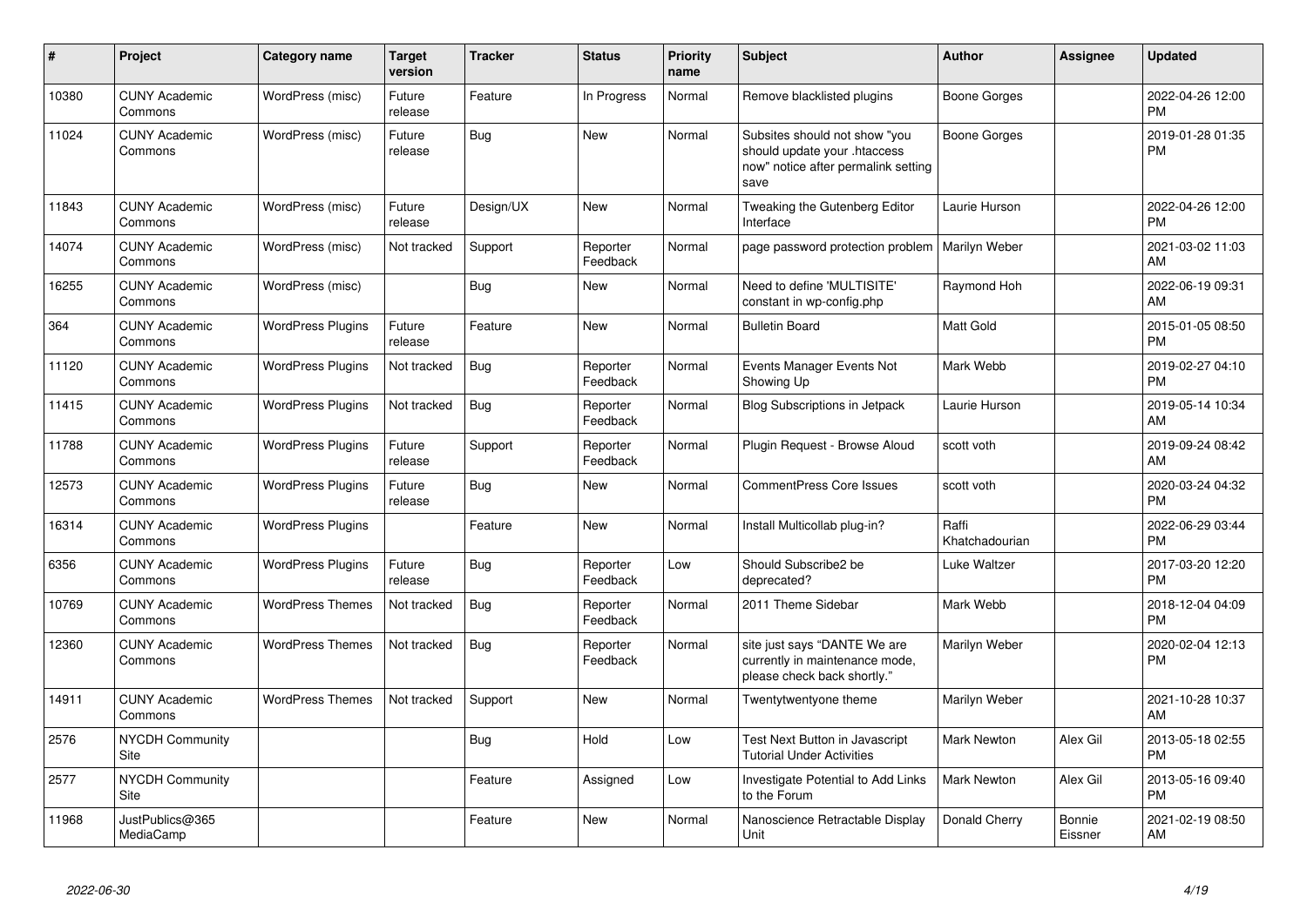| #     | Project                         | <b>Category name</b>      | <b>Target</b><br>version | <b>Tracker</b> | <b>Status</b>        | Priority<br>name | <b>Subject</b>                                                                            | Author              | <b>Assignee</b> | <b>Updated</b>                |
|-------|---------------------------------|---------------------------|--------------------------|----------------|----------------------|------------------|-------------------------------------------------------------------------------------------|---------------------|-----------------|-------------------------------|
| 10678 | <b>CUNY Academic</b><br>Commons |                           | Not tracked              | Bug            | Reporter<br>Feedback | High             | Newsletter Plugin Not Sending<br>Out Newsletters                                          | Mark Webb           | Boone<br>Gorges | 2019-09-16 09:38<br>PM.       |
| 9207  | <b>CUNY Academic</b><br>Commons |                           | Future<br>release        | Support        | Reporter<br>Feedback | Normal           | display dashboards made in<br>Tableau?                                                    | Marilyn Weber       | Boone<br>Gorges | 2018-04-10 10:42<br>AM        |
| 10368 | <b>CUNY Academic</b><br>Commons |                           | Future<br>release        | Feature        | Assigned             | Normal           | Use ORCID data to populate<br>academic profile page                                       | Stephen Francoeur   | Boone<br>Gorges | 2018-09-25 01:53<br><b>PM</b> |
| 12911 | <b>CUNY Academic</b><br>Commons |                           | Not tracked              | Feature        | New                  | Normal           | Block access to xmlrpc.php based<br>on User-Agent                                         | Boone Gorges        | Boone<br>Gorges | 2020-06-09 05:12<br><b>PM</b> |
| 13949 | <b>CUNY Academic</b><br>Commons |                           | Not tracked              | <b>Bug</b>     | New                  | Normal           | Continued debugging of runaway<br>MySQL connections                                       | <b>Matt Gold</b>    | Boone<br>Gorges | 2021-09-14 10:42<br>AM        |
| 14504 | <b>CUNY Academic</b><br>Commons |                           | Not tracked              | Publicity      | Reporter<br>Feedback | Normal           | Adding showcases to home page<br>menu                                                     | Laurie Hurson       | Boone<br>Gorges | 2022-01-19 03:26<br><b>PM</b> |
| 15883 | <b>CUNY Academic</b><br>Commons |                           | 2.1.0                    | Feature        | New                  | Normal           | Release BPGES update                                                                      | <b>Boone Gorges</b> | Boone<br>Gorges | 2022-05-26 10:39<br>AM        |
| 16092 | <b>CUNY Academic</b><br>Commons |                           | Future<br>release        | Feature        | Hold                 | Normal           | Don't show main site in Site<br>search results                                            | <b>Boone Gorges</b> | Boone<br>Gorges | 2022-05-17 03:12<br>PM.       |
| 16307 | <b>CUNY Academic</b><br>Commons |                           |                          | Bug            | New                  | Normal           | Add brief messaging to<br>accept/decline group membership<br>requests                     | <b>Matt Gold</b>    | Boone<br>Gorges | 2022-06-27 06:13<br><b>PM</b> |
| 2618  | <b>NYCDH Community</b><br>Site  |                           |                          | <b>Bug</b>     | Assigned             | Low              | Mark blogs as spam when created<br>by users marked as spam                                | <b>Matt Gold</b>    | Boone<br>Gorges | 2013-06-09 11:38<br><b>PM</b> |
| 8900  | <b>CUNY Academic</b><br>Commons | Accessibility             | Future<br>release        | Feature        | Assigned             | Normal           | Look into tools to enforce<br>accessibility in WP environment                             | <b>Matt Gold</b>    | Boone<br>Gorges | 2022-04-26 11:59<br>AM        |
| 8901  | <b>CUNY Academic</b><br>Commons | Accessibility             | Future<br>release        | Feature        | Assigned             | Normal           | Theme analysis for accessibility                                                          | <b>Matt Gold</b>    | Boone<br>Gorges | 2022-04-26 11:59<br>AM        |
| 1460  | <b>CUNY Academic</b><br>Commons | Analytics                 | Future<br>release        | Feature        | Assigned             | Normal           | Update System Report                                                                      | <b>Brian Foote</b>  | Boone<br>Gorges | 2015-11-09 06:13<br><b>PM</b> |
| 15210 | <b>CUNY Academic</b><br>Commons | Analytics                 | Not tracked              | Design/UX      | New                  | Normal           | Google Analytics improvements                                                             | Colin McDonald      | Boone<br>Gorges | 2022-05-24 10:47<br>AM        |
| 7022  | <b>CUNY Academic</b><br>Commons | Announcements             | Future<br>release        | <b>Bug</b>     | New                  | Normal           | Sitewide announcements should<br>be displayed on, and dismissable<br>from, mapped domains | Boone Gorges        | Boone<br>Gorges | 2018-03-22 10:18<br>AM        |
| 8835  | <b>CUNY Academic</b><br>Commons | Blogs (BuddyPress)        | Future<br>release        | Feature        | New                  | Normal           | Extend cuny is shortlinks to sites                                                        | Luke Waltzer        | Boone<br>Gorges | 2022-04-26 11:59<br>AM        |
| 8836  | <b>CUNY Academic</b><br>Commons | <b>Blogs (BuddyPress)</b> | Future<br>release        | Feature        | Assigned             | Normal           | Redesign site launch process                                                              | Matt Gold           | Boone<br>Gorges | 2019-10-03 02:49<br><b>PM</b> |
| 377   | <b>CUNY Academic</b><br>Commons | BuddyPress (misc)         | Future<br>release        | Feature        | Assigned             | Normal           | Like buttons                                                                              | Matt Gold           | Boone<br>Gorges | 2010-11-16 05:13<br><b>PM</b> |
| 435   | <b>CUNY Academic</b><br>Commons | <b>BuddyPress (misc)</b>  | Future<br>release        | Feature        | Assigned             | Normal           | Include Avatar Images in Forum<br><b>Post Notification Emails</b>                         | Matt Gold           | Boone<br>Gorges | 2010-12-08 12:40<br><b>PM</b> |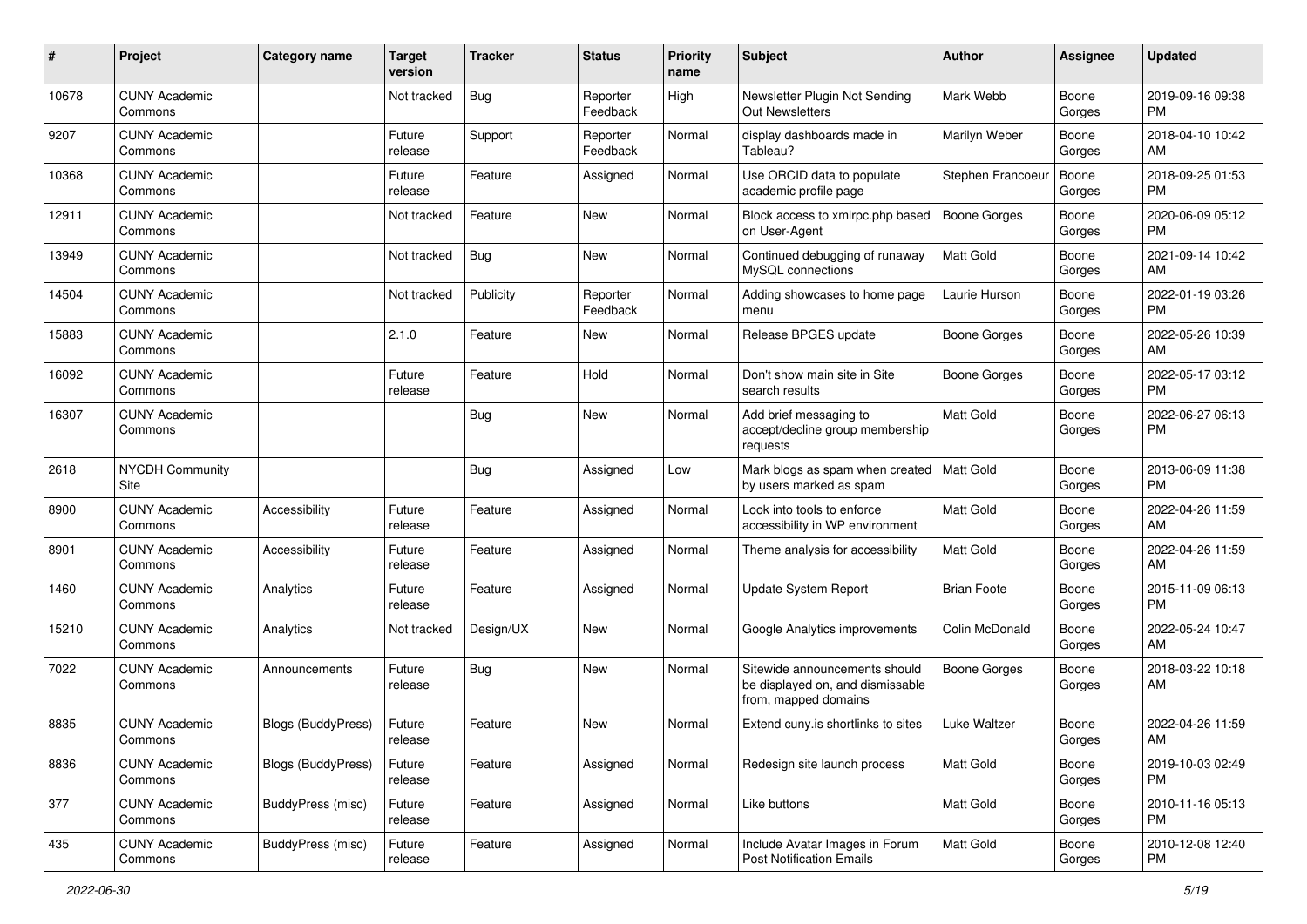| #     | <b>Project</b>                  | Category name            | Target<br>version | <b>Tracker</b> | <b>Status</b> | Priority<br>name | <b>Subject</b>                                                       | <b>Author</b>       | Assignee        | <b>Updated</b>                |
|-------|---------------------------------|--------------------------|-------------------|----------------|---------------|------------------|----------------------------------------------------------------------|---------------------|-----------------|-------------------------------|
| 500   | <b>CUNY Academic</b><br>Commons | BuddyPress (misc)        | Future<br>release | Feature        | Assigned      | Normal           | <b>Export Group Data</b>                                             | <b>Matt Gold</b>    | Boone<br>Gorges | 2010-12-19 12:09<br><b>PM</b> |
| 554   | <b>CUNY Academic</b><br>Commons | BuddyPress (misc)        | Future<br>release | Feature        | Assigned      | Normal           | Add Trackback notifications to<br>site-wide activity feed            | <b>Matt Gold</b>    | Boone<br>Gorges | 2015-11-09 06:19<br>PM.       |
| 599   | <b>CUNY Academic</b><br>Commons | BuddyPress (misc)        | Future<br>release | Feature        | Assigned      | Normal           | Consider adding rating plugins for<br><b>BuddyPress/BBPress</b>      | <b>Matt Gold</b>    | Boone<br>Gorges | 2011-08-22 06:50<br><b>PM</b> |
| 635   | <b>CUNY Academic</b><br>Commons | BuddyPress (misc)        | Future<br>release | Feature        | Assigned      | Normal           | Big Blue Button -<br>Videoconferencing in Groups and<br><b>Blogs</b> | Matt Gold           | Boone<br>Gorges | 2011-03-14 03:24<br><b>PM</b> |
| 58    | <b>CUNY Academic</b><br>Commons | BuddyPress (misc)        | Future<br>release | Feature        | Assigned      | Low              | Make member search sortable by<br>last name                          | Roberta Brody       | Boone<br>Gorges | 2010-08-26 02:38<br><b>PM</b> |
| 2325  | <b>CUNY Academic</b><br>Commons | BuddyPress (misc)        | Future<br>release | Feature        | Assigned      | Low              | Profile should have separate fields<br>for first/last names          | local admin         | Boone<br>Gorges | 2015-11-09 06:09<br><b>PM</b> |
| 618   | <b>CUNY Academic</b><br>Commons | <b>BuddyPress Docs</b>   | Future<br>release | Feature        | Assigned      | Normal           | BuddyPress Docs: export formats                                      | Boone Gorges        | Boone<br>Gorges | 2015-11-09 05:38<br><b>PM</b> |
| 1422  | <b>CUNY Academic</b><br>Commons | <b>BuddyPress Docs</b>   | Future<br>release | Feature        | Assigned      | Normal           | Make "created Doc" activity icons<br>non-mini                        | Boone Gorges        | Boone<br>Gorges | 2015-11-09 05:48<br><b>PM</b> |
| 1744  | <b>CUNY Academic</b><br>Commons | <b>BuddyPress Docs</b>   | Future<br>release | Feature        | Assigned      | Normal           | Spreadsheet-style Docs                                               | Boone Gorges        | Boone<br>Gorges | 2015-11-09 06:13<br><b>PM</b> |
| 2523  | <b>CUNY Academic</b><br>Commons | <b>BuddyPress Docs</b>   | Future<br>release | Feature        | Assigned      | Normal           | Allow Users to Upload Images to<br><b>BP</b> Docs                    | <b>Matt Gold</b>    | Boone<br>Gorges | 2015-11-09 06:14<br><b>PM</b> |
| 519   | <b>CUNY Academic</b><br>Commons | <b>BuddyPress Docs</b>   | Future<br>release | Feature        | Assigned      | Low              | TOC for individual docs - for new<br>BP "wiki-like" plugin           | scott voth          | Boone<br>Gorges | 2015-11-09 05:54<br><b>PM</b> |
| 1417  | <b>CUNY Academic</b><br>Commons | <b>BuddyPress Docs</b>   | Future<br>release | Feature        | Assigned      | Low              | <b>Bulk actions for BuddyPress Docs</b>                              | Boone Gorges        | Boone<br>Gorges | 2016-10-17 10:41<br><b>PM</b> |
| 6389  | <b>CUNY Academic</b><br>Commons | <b>BuddyPress Docs</b>   | Future<br>release | Feature        | <b>New</b>    | Low              | Make Discussion Area Visible<br>When Editing a Doc                   | Luke Waltzer        | Boone<br>Gorges | 2016-10-21 04:16<br><b>PM</b> |
| 13466 | <b>CUNY Academic</b><br>Commons | Cavalcade                | Future<br>release | Feature        | New           | Normal           | Automated cleanup for duplicate<br>Cavalcade tasks                   | Boone Gorges        | Boone<br>Gorges | 2020-10-13 05:24<br><b>PM</b> |
| 10226 | <b>CUNY Academic</b><br>Commons | Courses                  | Future<br>release | Feature        | New           | Normal           | Add "My Courses" to drop down<br>list                                | scott voth          | Boone<br>Gorges | 2021-11-19 12:42<br><b>PM</b> |
| 12438 | <b>CUNY Academic</b><br>Commons | Courses                  | Not tracked       | Bug            | <b>New</b>    | Normal           | Site appearing twice                                                 | Laurie Hurson       | Boone<br>Gorges | 2020-02-18 01:34<br><b>PM</b> |
| 16199 | <b>CUNY Academic</b><br>Commons | <b>Directories</b>       | 2.0.3             | Bug            | <b>New</b>    | Normal           | Removed "Semester" Filter from<br><b>Courses Directory</b>           | Laurie Hurson       | Boone<br>Gorges | 2022-06-29 11:32<br>AM        |
| 1165  | <b>CUNY Academic</b><br>Commons | <b>Email Invitations</b> | Future<br>release | Feature        | Assigned      | Low              | Allow saved lists of invitees under<br>Send Invites                  | Boone Gorges        | Boone<br>Gorges | 2015-11-09 06:03<br>PM.       |
| 1166  | <b>CUNY Academic</b><br>Commons | <b>Email Invitations</b> | Future<br>release | Feature        | <b>New</b>    | Low              | Better organizational tools for Sent<br>Invites                      | <b>Boone Gorges</b> | Boone<br>Gorges | 2015-11-09 06:02<br><b>PM</b> |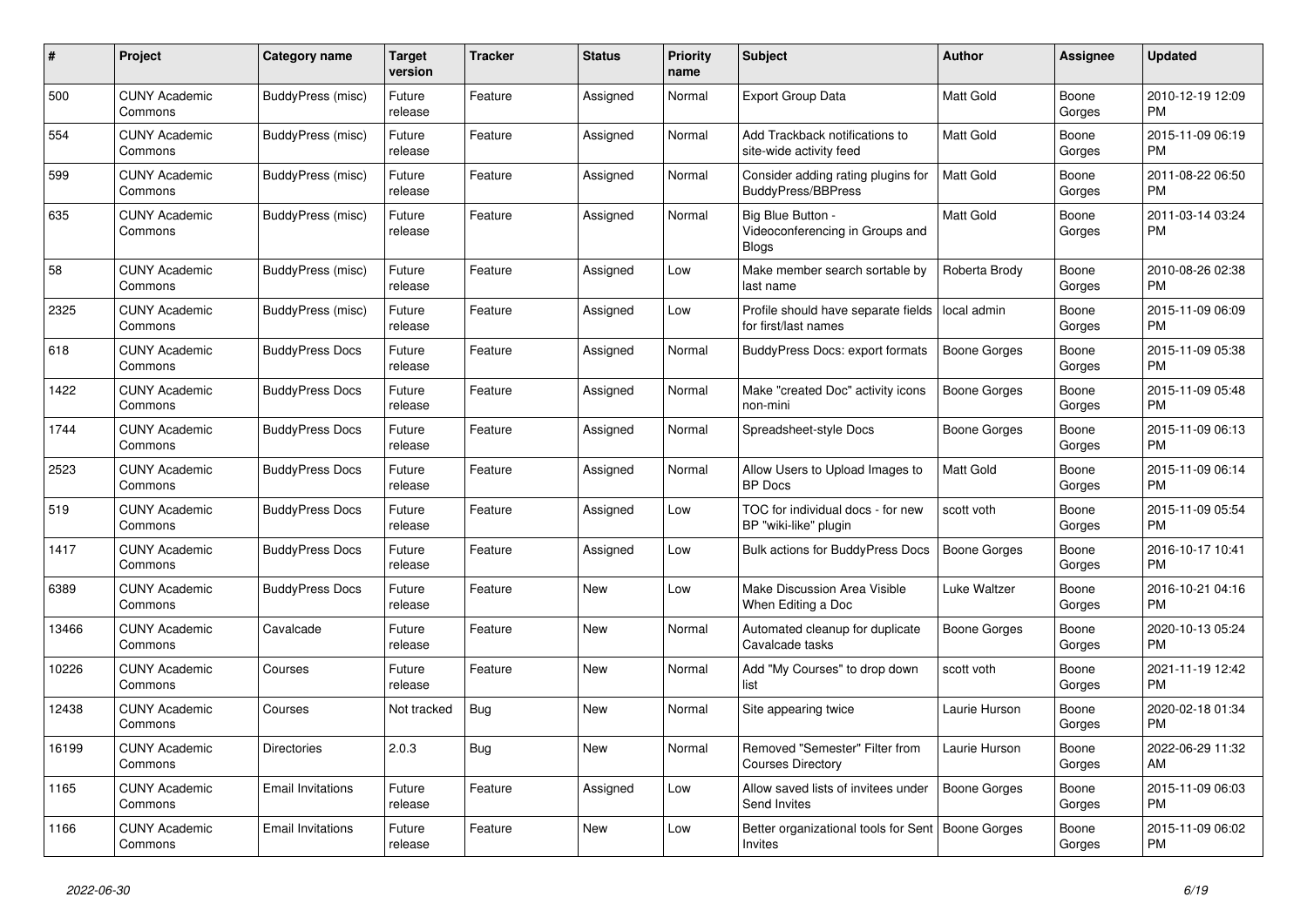| #     | <b>Project</b>                  | <b>Category name</b>       | <b>Target</b><br>version | <b>Tracker</b> | <b>Status</b>        | <b>Priority</b><br>name | <b>Subject</b>                                                                      | <b>Author</b>       | Assignee        | <b>Updated</b>                |
|-------|---------------------------------|----------------------------|--------------------------|----------------|----------------------|-------------------------|-------------------------------------------------------------------------------------|---------------------|-----------------|-------------------------------|
| 1167  | <b>CUNY Academic</b><br>Commons | <b>Email Invitations</b>   | Future<br>release        | Feature        | <b>New</b>           | Low                     | Allow email invitations to be resent                                                | Boone Gorges        | Boone<br>Gorges | 2015-11-12 12:53<br>AM        |
| 9979  | <b>CUNY Academic</b><br>Commons | <b>Email Notifications</b> | Not tracked              | Bug            | Reporter<br>Feedback | Normal                  | Reports of slow email activation<br>emails                                          | Matt Gold           | Boone<br>Gorges | 2018-08-29 09:40<br>PM        |
| 12042 | <b>CUNY Academic</b><br>Commons | <b>Email Notifications</b> | Future<br>release        | Feature        | New                  | Normal                  | Improved error logging for BPGES<br>send queue                                      | Boone Gorges        | Boone<br>Gorges | 2021-11-19 12:25<br><b>PM</b> |
| 15604 | <b>CUNY Academic</b><br>Commons | <b>Email Notifications</b> | Future<br>release        | Feature        | Assigned             | Normal                  | Restructure Commons Group<br>Digest Email Messages                                  | Matt Gold           | Boone<br>Gorges | 2022-05-26 10:45<br>AM        |
| 3475  | <b>CUNY Academic</b><br>Commons | Events                     | Future<br>release        | Feature        | Assigned             | Normal                  | Request to add plugin to<br>streamline room<br>booking/appointment booking          | Naomi Barrettara    | Boone<br>Gorges | 2014-12-01 05:14<br><b>PM</b> |
| 4053  | <b>CUNY Academic</b><br>Commons | Events                     | Future<br>release        | Feature        | Assigned             | Normal                  | Create new tab for past events                                                      | <b>Matt Gold</b>    | Boone<br>Gorges | 2015-05-12 02:10<br><b>PM</b> |
| 4238  | <b>CUNY Academic</b><br>Commons | Events                     | Future<br>release        | Feature        | Assigned             | Normal                  | Copy Events to Other Groups?                                                        | Matt Gold           | Boone<br>Gorges | 2015-07-02 10:08<br>AM        |
| 4481  | <b>CUNY Academic</b><br>Commons | Events                     | Future<br>release        | Feature        | New                  | Normal                  | Group admins/mods should have<br>the ability to unlink an event from<br>the group   | Boone Gorges        | Boone<br>Gorges | 2017-04-24 03:53<br><b>PM</b> |
| 4592  | <b>CUNY Academic</b><br>Commons | Events                     | Future<br>release        | Design/UX      | <b>New</b>           | Normal                  | Event Creation - Venue Dropdown<br>Slow                                             | Samantha Raddatz    | Boone<br>Gorges | 2015-09-14 04:56<br><b>PM</b> |
| 4903  | <b>CUNY Academic</b><br>Commons | Events                     | Future<br>release        | Design/UX      | Assigned             | Normal                  | Improving visual appearance of<br>event calendars                                   | <b>Matt Gold</b>    | Boone<br>Gorges | 2016-10-13 11:51<br>AM        |
| 5696  | <b>CUNY Academic</b><br>Commons | Events                     | Future<br>release        | Feature        | Assigned             | Normal                  | Events Calendar - display options<br>/ calendar aggregation                         | Matt Gold           | Boone<br>Gorges | 2016-10-13 11:44<br>AM        |
| 11531 | <b>CUNY Academic</b><br>Commons | Events                     | Future<br>release        | Feature        | <b>New</b>           | Normal                  | Main Events calendar should<br>include non-public events that<br>user has access to | scott voth          | Boone<br>Gorges | 2019-06-11 10:00<br>AM        |
| 3580  | <b>CUNY Academic</b><br>Commons | Group Blogs                | Future<br>release        | Feature        | <b>New</b>           | Normal                  | Multiple blogs per group                                                            | <b>Boone Gorges</b> | Boone<br>Gorges | 2018-02-20 02:02<br><b>PM</b> |
| 8756  | <b>CUNY Academic</b><br>Commons | Group Blogs                | Future<br>release        | Feature        | Hold                 | Normal                  | Connect multiple blogs to one<br>group?                                             | Matt Gold           | Boone<br>Gorges | 2017-09-30 10:42<br>AM        |
| 12091 | <b>CUNY Academic</b><br>Commons | <b>Group Files</b>         | Future<br>release        | Feature        | <b>New</b>           | Normal                  | Improved pre-upload file validation<br>for bp-group-documents                       | Boone Gorges        | Boone<br>Gorges | 2019-11-14 01:21<br><b>PM</b> |
| 3080  | <b>CUNY Academic</b><br>Commons | <b>Group Files</b>         | Future<br>release        | Feature        | Assigned             | Low                     | Create a system to keep track of<br>file changes                                    | Matt Gold           | Boone<br>Gorges | 2014-02-26 10:04<br><b>PM</b> |
| 585   | <b>CUNY Academic</b><br>Commons | Group Forums               | Future<br>release        | Feature        | Assigned             | Normal                  | Merge Forum Topics                                                                  | Sarah Morgano       | Boone<br>Gorges | 2011-07-06 04:11<br>PM        |
| 3193  | <b>CUNY Academic</b><br>Commons | Group Forums               | Future<br>release        | Feature        | Assigned             | Normal                  | bbPress 2.x dynamic roles and<br><b>RBE</b>                                         | Boone Gorges        | Boone<br>Gorges | 2014-09-30 01:30<br>PM        |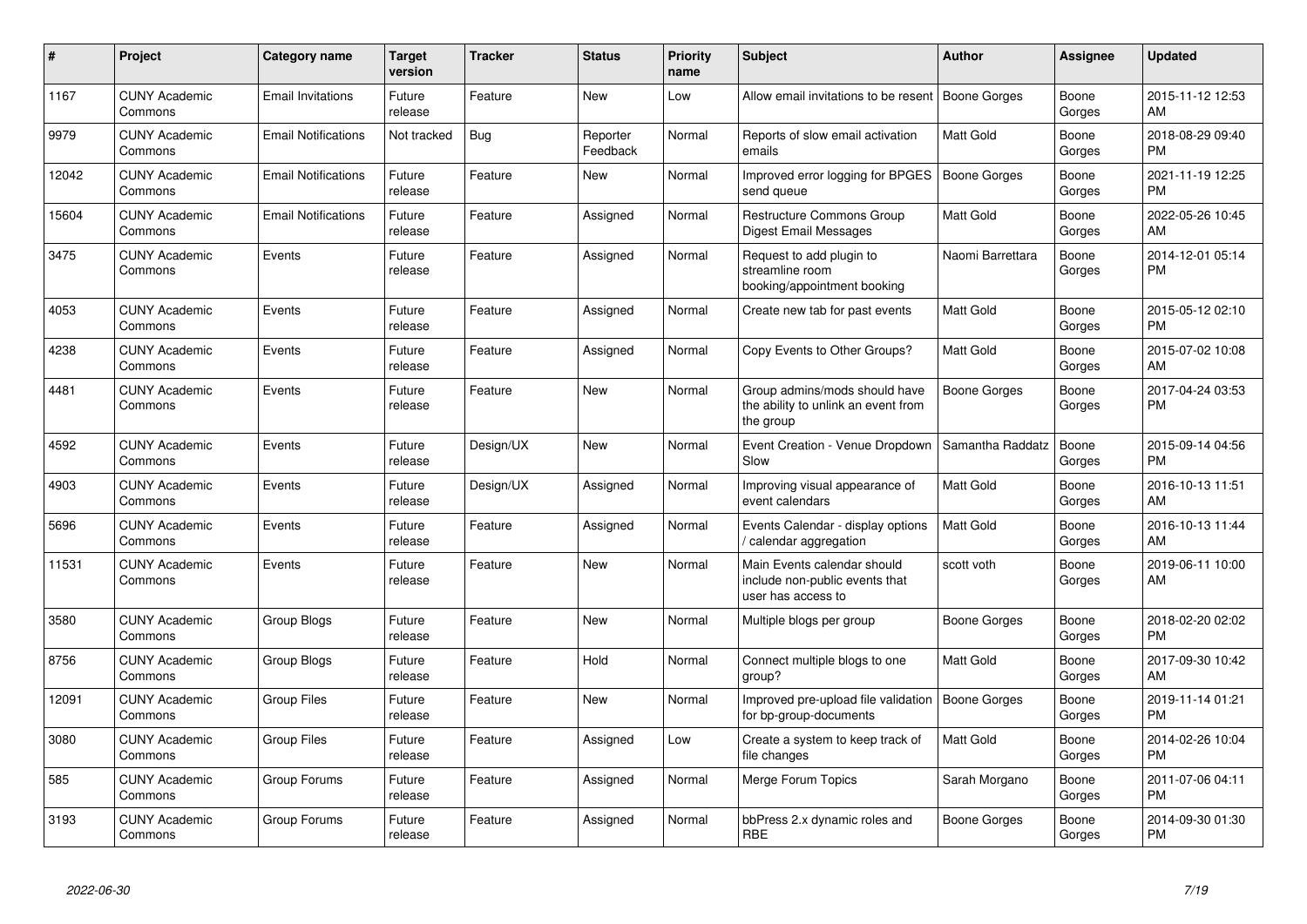| #     | Project                         | <b>Category name</b>           | <b>Target</b><br>version | <b>Tracker</b> | <b>Status</b>        | <b>Priority</b><br>name | <b>Subject</b>                                                                             | Author                  | <b>Assignee</b> | <b>Updated</b>                |
|-------|---------------------------------|--------------------------------|--------------------------|----------------|----------------------|-------------------------|--------------------------------------------------------------------------------------------|-------------------------|-----------------|-------------------------------|
| 3308  | <b>CUNY Academic</b><br>Commons | Group Invitations              | Future<br>release        | Feature        | Assigned             | Normal                  | Allow members to rescind group<br>invitations                                              | <b>Matt Gold</b>        | Boone<br>Gorges | 2015-04-01 08:53<br><b>PM</b> |
| 3419  | <b>CUNY Academic</b><br>Commons | Group Invitations              | 1.6.14                   | Bug            | Testing<br>Required  | Normal                  | Neatening the display of<br>messages on group requests                                     | Matt Gold               | Boone<br>Gorges | 2014-09-01 09:29<br><b>PM</b> |
| 2610  | <b>CUNY Academic</b><br>Commons | Group Invitations              | Future<br>release        | Feature        | Assigned             | Low                     | Request: Custom invitation<br>message to group invites                                     | local admin             | Boone<br>Gorges | 2015-11-09 06:13<br><b>PM</b> |
| 13370 | <b>CUNY Academic</b><br>Commons | Group Library                  | Future<br>release        | Feature        | New                  | Normal                  | Library bulk deletion and folder<br>editing                                                | Colin McDonald          | Boone<br>Gorges | 2020-10-13 10:41<br>AM        |
| 14309 | <b>CUNY Academic</b><br>Commons | Group Library                  | Future<br>release        | Feature        | New                  | Normal                  | Better handling of<br>bp group document file download<br>attempts when file is not present | Boone Gorges            | Boone<br>Gorges | 2021-11-19 12:28<br><b>PM</b> |
| 1888  | <b>CUNY Academic</b><br>Commons | Home Page                      | Future<br>release        | Feature        | Assigned             | Normal                  | Refactor BP MPO Activity Filter to<br>support proper pagination                            | Sarah Morgano           | Boone<br>Gorges | 2014-05-01 07:11<br><b>PM</b> |
| 4980  | <b>CUNY Academic</b><br>Commons | Home Page                      | Future<br>release        | Feature        | Assigned             | Normal                  | CAC Featured Content -- Adding<br>Randomization                                            | Matt Gold               | Boone<br>Gorges | 2016-12-12 03:01<br><b>PM</b> |
| 3230  | <b>CUNY Academic</b><br>Commons | Internal Tools and<br>Workflow | Not tracked              | Feature        | Assigned             | High                    | Scripts for quicker<br>provisioning/updating of<br>development environments                | <b>Boone Gorges</b>     | Boone<br>Gorges | 2016-01-26 04:54<br><b>PM</b> |
| 5234  | <b>CUNY Academic</b><br>Commons | Membership                     | Future<br>release        | Feature        | Assigned             | Normal                  | Write Unconfirmed patch for WP                                                             | <b>Boone Gorges</b>     | Boone<br>Gorges | 2016-10-24 11:18<br>AM        |
| 9895  | <b>CUNY Academic</b><br>Commons | Onboarding                     | Future<br>release        | Feature        | Assigned             | Normal                  | Add "Accept Invitation"<br>link/button/function to Group<br>and/or Site invitation emails? | Luke Waltzer            | Boone<br>Gorges | 2018-06-07 12:42<br>PM        |
| 10794 | <b>CUNY Academic</b><br>Commons | Performance                    | Not tracked              | Bug            | New                  | Normal                  | Memcached connection<br>occasionally breaks                                                | <b>Boone Gorges</b>     | Boone<br>Gorges | 2018-12-06 03:30<br>PM.       |
| 14908 | <b>CUNY Academic</b><br>Commons | Performance                    |                          | <b>Bug</b>     | New                  | Normal                  | Stale object cache on cdev                                                                 | Raymond Hoh             | Boone<br>Gorges | 2021-12-07 09:45<br>AM        |
| 15242 | <b>CUNY Academic</b><br>Commons | Performance                    | Not tracked              | Bug            | Reporter<br>Feedback | Normal                  | Slugist site                                                                               | Raffi<br>Khatchadourian | Boone<br>Gorges | 2022-02-07 11:14<br>AM        |
| 2753  | <b>CUNY Academic</b><br>Commons | Public Portfolio               | Future<br>release        | Feature        | New                  | Normal                  | Create actual actual tagification in<br>academic interests and other<br>fields             | Micki Kaufman           | Boone<br>Gorges | 2015-01-05 08:52<br><b>PM</b> |
| 3042  | <b>CUNY Academic</b><br>Commons | <b>Public Portfolio</b>        | Future<br>release        | Feature        | Assigned             | Normal                  | Browsing member interests                                                                  | Matt Gold               | Boone<br>Gorges | 2015-03-21 09:04<br><b>PM</b> |
| 3220  | <b>CUNY Academic</b><br>Commons | Public Portfolio               | Future<br>release        | Feature        | Assigned             | Normal                  | Add indent/outdent option to<br>Formatting Buttons on Profile<br>Page                      | Matt Gold               | Boone<br>Gorges | 2014-05-21 10:39<br>PM.       |
| 3768  | <b>CUNY Academic</b><br>Commons | Public Portfolio               | Future<br>release        | Feature        | Assigned             | Normal                  | Institutions/Past positions on<br>public portfolios                                        | Matt Gold               | Boone<br>Gorges | 2018-04-23 10:44<br>AM        |
| 11496 | <b>CUNY Academic</b><br>Commons | Public Portfolio               | 1.15.2                   | Support        | New                  | Normal                  | Replace Twitter Icon on Member<br>Portfolio page                                           | scott voth              | Boone<br>Gorges | 2019-06-06 01:03<br>PM        |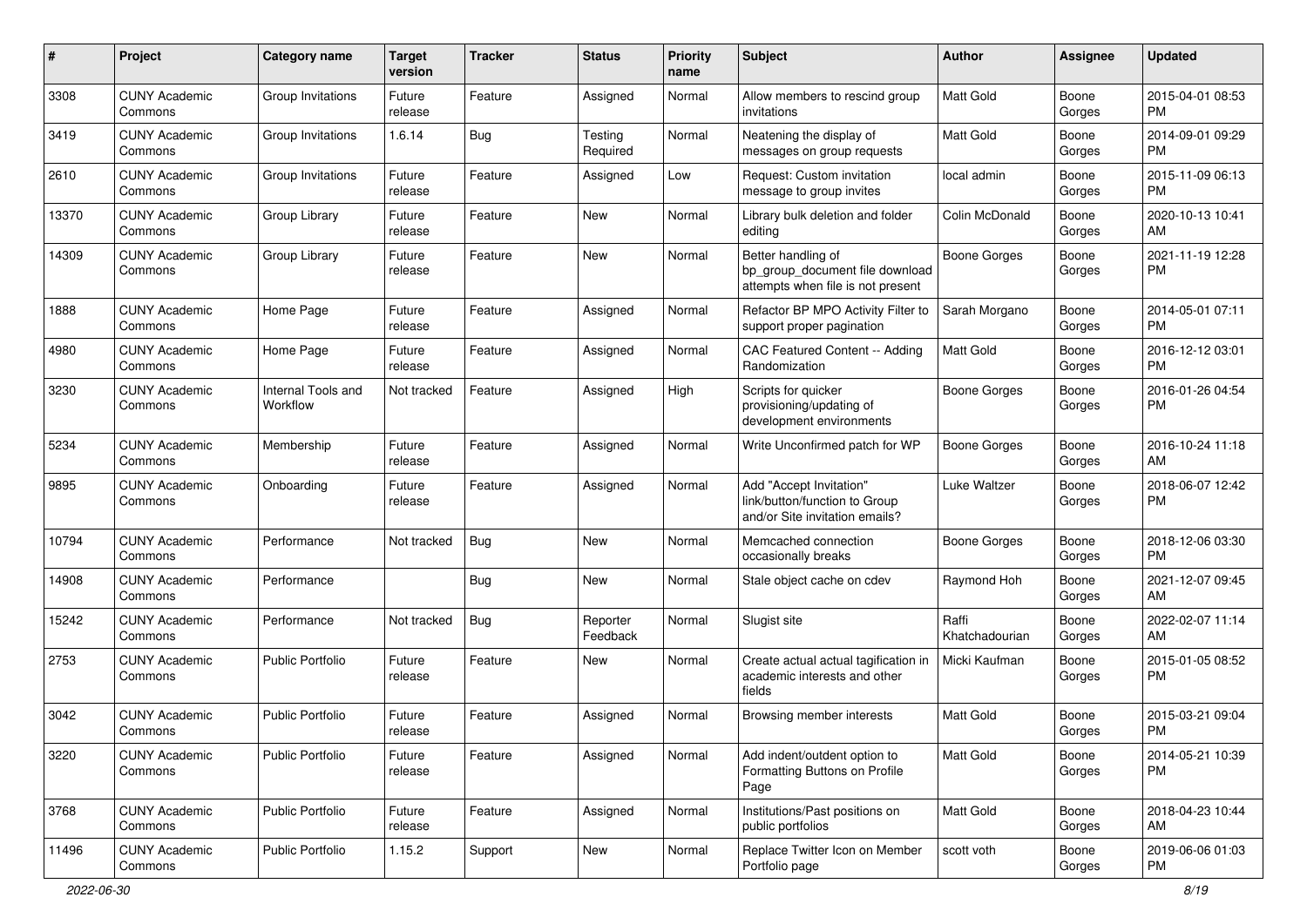| #     | Project                         | <b>Category name</b>    | <b>Target</b><br>version | <b>Tracker</b> | <b>Status</b>        | <b>Priority</b><br>name | <b>Subject</b>                                                                                  | Author                  | Assignee        | <b>Updated</b>                |
|-------|---------------------------------|-------------------------|--------------------------|----------------|----------------------|-------------------------|-------------------------------------------------------------------------------------------------|-------------------------|-----------------|-------------------------------|
| 14184 | <b>CUNY Academic</b><br>Commons | <b>Public Portfolio</b> | Future<br>release        | Feature        | New                  | Normal                  | Centralized mechanism for storing<br>Campus affiliations                                        | <b>Boone Gorges</b>     | Boone<br>Gorges | 2022-01-04 11:35<br>AM        |
| 2013  | <b>CUNY Academic</b><br>Commons | <b>Public Portfolio</b> | Future<br>release        | Feature        | Assigned             | Low                     | Have Profile Privacy Options show   Matt Gold<br>up only for filled-in fields                   |                         | Boone<br>Gorges | 2015-11-09 06:09<br><b>PM</b> |
| 3048  | CUNY Academic<br>Commons        | <b>Public Portfolio</b> | Future<br>release        | Feature        | New                  | Low                     | Images for rich text profile fields                                                             | Boone Gorges            | Boone<br>Gorges | 2014-02-19 12:56<br><b>PM</b> |
| 6014  | <b>CUNY Academic</b><br>Commons | Publicity               | Future<br>release        | Publicity      | Reporter<br>Feedback | Normal                  | Google search listing                                                                           | <b>Matt Gold</b>        | Boone<br>Gorges | 2016-09-21 03:48<br><b>PM</b> |
| 11945 | <b>CUNY Academic</b><br>Commons | Reckoning               | Future<br>release        | Feature        | Reporter<br>Feedback | Normal                  | Add Comments bubble to<br>Reckoning views                                                       | Boone Gorges            | Boone<br>Gorges | 2019-11-12 05:14<br><b>PM</b> |
| 3615  | <b>CUNY Academic</b><br>Commons | Redmine                 | Not tracked              | Feature        | New                  | Low                     | Create Redmine issues via email                                                                 | Dominic Giglio          | Boone<br>Gorges | 2017-11-16 11:36<br>AM        |
| 3002  | <b>CUNY Academic</b><br>Commons | Search                  | Future<br>release        | Feature        | Assigned             | Normal                  | Overhaul CAC search by using<br>external search appliance                                       | <b>Boone Gorges</b>     | Boone<br>Gorges | 2020-07-15 03:05<br><b>PM</b> |
| 5182  | <b>CUNY Academic</b><br>Commons | Social Paper            | Future<br>release        | Design/UX      | New                  | Normal                  | "Publishing" a private paper on<br>social paper?                                                | Raffi<br>Khatchadourian | Boone<br>Gorges | 2016-10-13 04:12<br>PM.       |
| 7663  | <b>CUNY Academic</b><br>Commons | Social Paper            | Future<br>release        | Bug            | New                  | Normal                  | Social Paper notifications not<br>formatted correctly on secondary<br>sites                     | <b>Boone Gorges</b>     | Boone<br>Gorges | 2018-04-16 03:52<br><b>PM</b> |
| 7981  | <b>CUNY Academic</b><br>Commons | Social Paper            | Future<br>release        | Bug            | New                  | Normal                  | Social Paper comments should<br>not go to spam                                                  | Luke Waltzer            | Boone<br>Gorges | 2018-04-16 03:52<br><b>PM</b> |
| 5052  | CUNY Academic<br>Commons        | Social Paper            | Future<br>release        | Feature        | New                  | Low                     | Sentence by sentence or line by<br>line comments (SP suggestion #3)                             | Marilyn Weber           | Boone<br>Gorges | 2016-02-11 10:24<br><b>PM</b> |
| 8675  | <b>CUNY Academic</b><br>Commons | <b>User Onboarding</b>  | Future<br>release        | Bug            | Reporter<br>Feedback | Low                     | Add new User search screen calls<br>for the input of email address but<br>doesn't work with one | Paul Hebert             | Boone<br>Gorges | 2017-10-11 11:17<br>AM        |
| 9941  | <b>CUNY Academic</b><br>Commons | Wiki                    | Not tracked              | Support        | Assigned             | Normal                  | Wiki functionality                                                                              | <b>Matt Gold</b>        | Boone<br>Gorges | 2018-06-26 10:57<br>AM        |
| 11386 | <b>CUNY Academic</b><br>Commons | WordPress - Media       | Not tracked              | Support        | Reporter<br>Feedback | Normal                  | disappearing images                                                                             | scott voth              | Boone<br>Gorges | 2019-05-14 10:32<br>AM        |
| 11449 | <b>CUNY Academic</b><br>Commons | WordPress - Media       | Not tracked              | Support        | Reporter<br>Feedback | Normal                  | Cloning Media Library for JITP<br>from Staging to Production Site                               | Patrick DeDauw          | Boone<br>Gorges | 2019-05-13 12:00<br><b>PM</b> |
| 14483 | CUNY Academic<br>Commons        | WordPress - Media       | Not tracked              | Bug            | Reporter<br>Feedback | Normal                  | Wordpress PDF Embed Stopped<br>Working after JITP Media Clone                                   | Patrick DeDauw          | Boone<br>Gorges | 2021-05-20 01:51<br>PM        |
| 287   | <b>CUNY Academic</b><br>Commons | WordPress (misc)        | Future<br>release        | Feature        | Assigned             | Normal                  | Create troubleshooting tool for<br>account sign-up                                              | Matt Gold               | Boone<br>Gorges | 2015-11-09 06:17<br><b>PM</b> |
| 1508  | <b>CUNY Academic</b><br>Commons | WordPress (misc)        | Future<br>release        | Feature        | Assigned             | Normal                  | Share login cookies across<br>mapped domains                                                    | Boone Gorges            | Boone<br>Gorges | 2012-07-02 12:12<br><b>PM</b> |
| 3759  | <b>CUNY Academic</b><br>Commons | WordPress (misc)        | Future<br>release        | Feature        | Assigned             | Normal                  | Review Interface for Adding Users   Matt Gold<br>to Blogs                                       |                         | Boone<br>Gorges | 2015-03-24 05:52<br>PM        |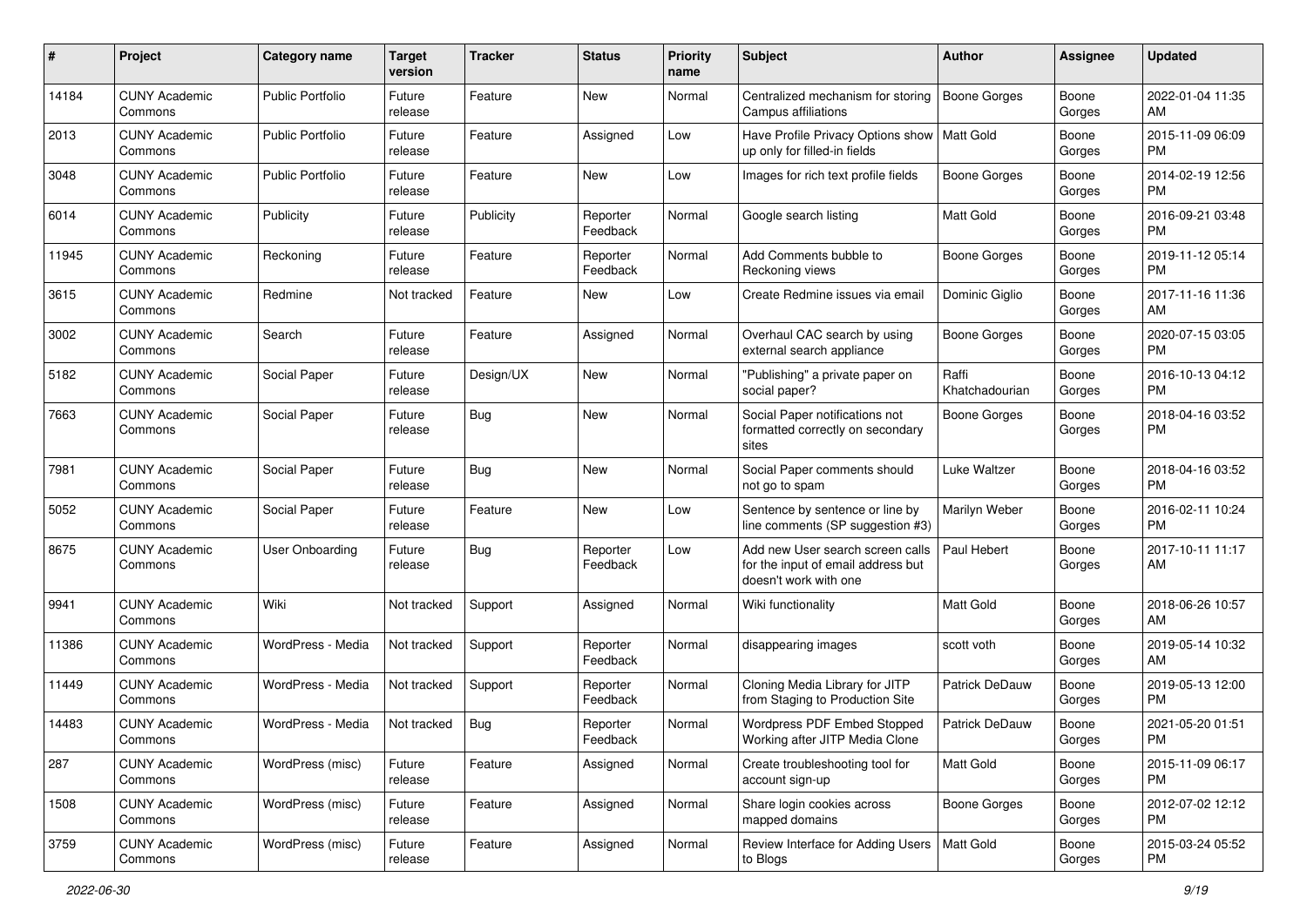| #     | Project                         | <b>Category name</b>     | <b>Target</b><br>version | <b>Tracker</b> | <b>Status</b>        | <b>Priority</b><br>name | <b>Subject</b>                                                     | <b>Author</b>    | Assignee           | <b>Updated</b>                |
|-------|---------------------------------|--------------------------|--------------------------|----------------|----------------------|-------------------------|--------------------------------------------------------------------|------------------|--------------------|-------------------------------|
| 10040 | <b>CUNY Academic</b><br>Commons | WordPress (misc)         | Not tracked              | Bug            | Reporter<br>Feedback | Normal                  | User doesn't see full list of themes                               | l Matt Gold      | Boone<br>Gorges    | 2018-07-25 10:12<br>AM        |
| 13835 | <b>CUNY Academic</b><br>Commons | WordPress (misc)         | Future<br>release        | Feature        | New                  | Normal                  | Allow OneSearch widget to have<br>'CUNY' as campus                 | Boone Gorges     | Boone<br>Gorges    | 2021-11-19 12:39<br><b>PM</b> |
| 14113 | <b>CUNY Academic</b><br>Commons | WordPress (misc)         | Future<br>release        | Bug            | Hold                 | Normal                  | Block Editor Not Working on this<br>page - Json error              | scott voth       | Boone<br>Gorges    | 2021-03-05 11:01<br>AM        |
| 15767 | <b>CUNY Academic</b><br>Commons | WordPress (misc)         |                          | Support        | <b>New</b>           | Normal                  | Site loading slowly                                                | scott voth       | Boone<br>Gorges    | 2022-04-04 08:56<br><b>PM</b> |
| 658   | <b>CUNY Academic</b><br>Commons | <b>WordPress Plugins</b> | Future<br>release        | Feature        | Assigned             | Normal                  | Rebulid Sitewide Tag Suggestion                                    | <b>Matt Gold</b> | Boone<br>Gorges    | 2015-01-05 08:47<br><b>PM</b> |
| 9211  | <b>CUNY Academic</b><br>Commons | <b>WordPress Plugins</b> | Future<br>release        | Support        | Reporter<br>Feedback | Normal                  | Auto-Role Setting in Forum Plugin<br><b>Causing Some Confusion</b> | Luke Waltzer     | Boone<br>Gorges    | 2018-03-13 11:44<br>AM        |
| 9289  | <b>CUNY Academic</b><br>Commons | <b>WordPress Plugins</b> | Future<br>release        | <b>Bug</b>     | Reporter<br>Feedback | Normal                  | Email Users Plugin                                                 | Laurie Hurson    | Boone<br>Gorges    | 2018-10-24 12:34<br><b>PM</b> |
| 9515  | <b>CUNY Academic</b><br>Commons | <b>WordPress Plugins</b> | Not tracked              | <b>Bug</b>     | Reporter<br>Feedback | Normal                  | Text to Speech plugin - "More<br>Slowly" checkbox not working      | scott voth       | Boone<br>Gorges    | 2018-06-13 02:26<br><b>PM</b> |
| 9926  | <b>CUNY Academic</b><br>Commons | <b>WordPress Plugins</b> | Future<br>release        | Bug            | New                  | Normal                  | twitter-mentions-as-comments<br>cron jobs can run long             | Boone Gorges     | Boone<br>Gorges    | 2018-10-24 12:34<br><b>PM</b> |
| 9947  | <b>CUNY Academic</b><br>Commons | <b>WordPress Plugins</b> | Future<br>release        | Feature        | Reporter<br>Feedback | Normal                  | Install H5P quiz plugin                                            | Matt Gold        | Boone<br>Gorges    | 2018-09-11 11:01<br>AM        |
| 12121 | <b>CUNY Academic</b><br>Commons | <b>WordPress Plugins</b> | 2.0.3                    | Feature        | Reporter<br>Feedback | Normal                  | Embedding H5P Iframes on<br>Commons Site                           | Laurie Hurson    | Boone<br>Gorges    | 2022-06-29 11:32<br>AM        |
| 14987 | <b>CUNY Academic</b><br>Commons | <b>WordPress Plugins</b> | Future<br>release        | Bug            | New                  | Normal                  | Elementor update causes<br>database freeze-up                      | Boone Gorges     | Boone<br>Gorges    | 2021-11-29 12:02<br><b>PM</b> |
| 1562  | <b>CUNY Academic</b><br>Commons | <b>WordPress Plugins</b> | Future<br>release        | Feature        | Assigned             | Low                     | Play with NYT Collaborative<br>Authoring Tool                      | <b>Matt Gold</b> | Boone<br>Gorges    | 2015-01-05 08:47<br><b>PM</b> |
| 2223  | <b>CUNY Academic</b><br>Commons | <b>WordPress Plugins</b> | Future<br>release        | Feature        | Assigned             | Low                     | Add Participad to the CUNY<br><b>Academic Commons</b>              | Matt Gold        | Boone<br>Gorges    | 2014-09-17 10:03<br><b>PM</b> |
| 860   | <b>CUNY Academic</b><br>Commons | Design                   | Future<br>release        | Design/UX      | Assigned             | Normal                  | <b>Standardize Button Treatment</b><br><b>Across the Commons</b>   | Chris Stein      | <b>Chris Stein</b> | 2014-05-01 09:45<br>AM        |
| 2754  | <b>CUNY Academic</b><br>Commons | Design                   | Future<br>release        | Feature        | Assigned             | Normal                  | Determine strategy for CAC logo<br>handling in top header          | Micki Kaufman    | Chris Stein        | 2015-01-05 08:53<br><b>PM</b> |
| 3354  | <b>CUNY Academic</b><br>Commons | <b>Group Files</b>       | Future<br>release        | Feature        | Assigned             | Low                     | Allow Group Download of Multiple<br><b>Selected Files</b>          | <b>Matt Gold</b> | <b>Chris Stein</b> | 2014-08-01 08:50<br>AM        |
| 3059  | <b>CUNY Academic</b><br>Commons | Group Forums             | Future<br>release        | Design/UX      | New                  | Normal                  | Forum Post Permissable Content<br><b>Explanatory Text</b>          | Chris Stein      | Chris Stein        | 2015-04-02 11:27<br>AM        |
| 1544  | <b>CUNY Academic</b><br>Commons | Groups (misc)            | Future<br>release        | Feature        | Reporter<br>Feedback | Normal                  | Group Filtering and Sorting                                        | Matt Gold        | <b>Chris Stein</b> | 2019-03-01 02:25<br>PM        |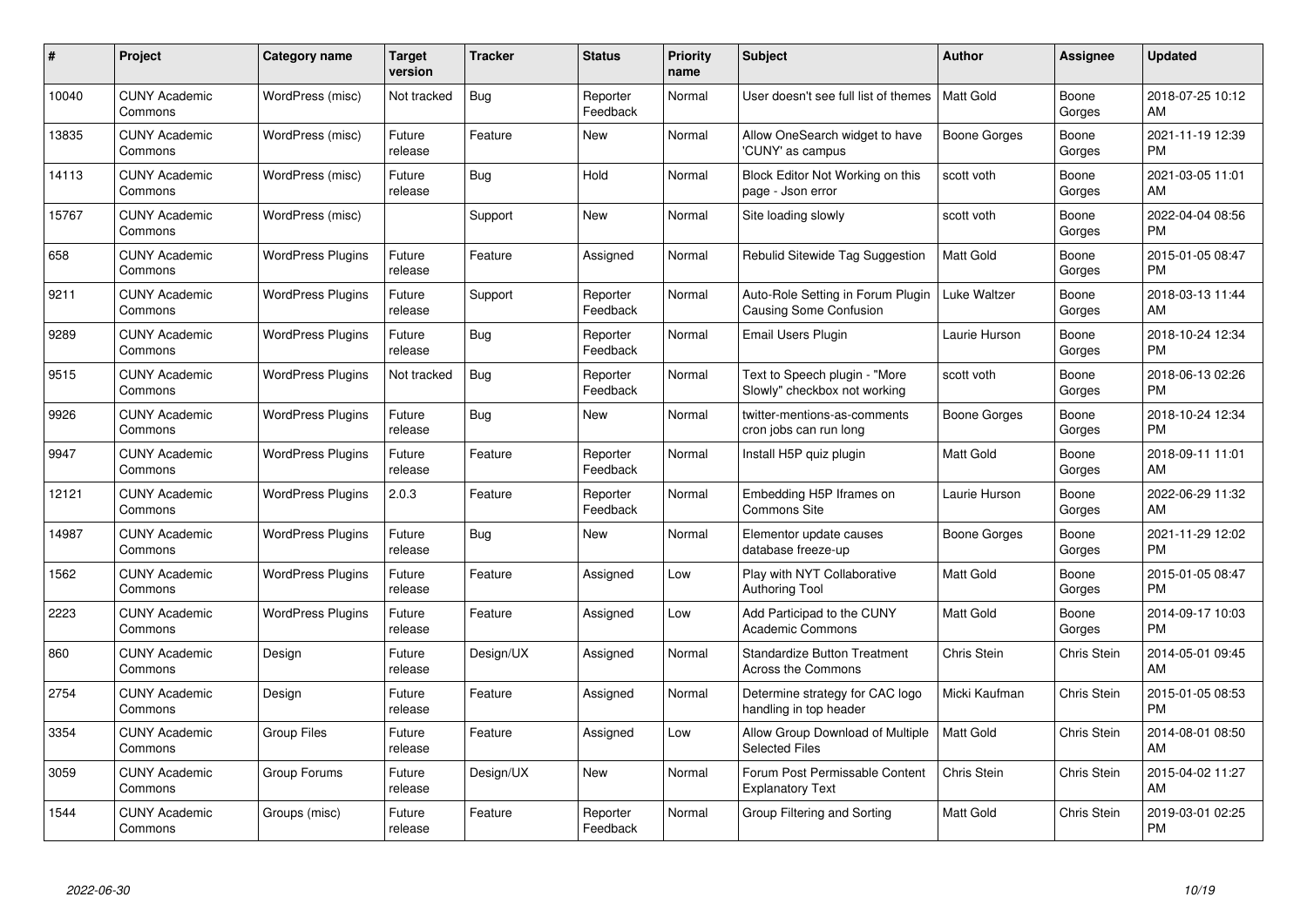| #     | Project                                                                 | <b>Category name</b>           | <b>Target</b><br>version | <b>Tracker</b> | <b>Status</b> | <b>Priority</b><br>name | <b>Subject</b>                                                      | <b>Author</b>    | Assignee            | <b>Updated</b>                |
|-------|-------------------------------------------------------------------------|--------------------------------|--------------------------|----------------|---------------|-------------------------|---------------------------------------------------------------------|------------------|---------------------|-------------------------------|
| 3330  | <b>CUNY Academic</b><br>Commons                                         | My Commons                     | Future<br>release        | Feature        | Assigned      | Normal                  | "Commons Information" tool                                          | Boone Gorges     | Chris Stein         | 2014-09-22 08:46<br><b>PM</b> |
| 9028  | <b>CUNY Academic</b><br>Commons                                         | Onboarding                     | Future<br>release        | Feature        | Assigned      | Normal                  | suggest groups to new members<br>during the registration process    | <b>Matt Gold</b> | Chris Stein         | 2018-10-24 12:34<br><b>PM</b> |
| 2832  | <b>CUNY Academic</b><br>Commons                                         | <b>Public Portfolio</b>        | Future<br>release        | Feature        | Assigned      | Normal                  | Improve interface for (not)<br>auto-linking profile fields          | Boone Gorges     | Chris Stein         | 2015-01-05 08:52<br><b>PM</b> |
| 2881  | <b>CUNY Academic</b><br>Commons                                         | <b>Public Portfolio</b>        | Future<br>release        | Feature        | Assigned      | Normal                  | Redesign the UX for Profiles                                        | Chris Stein      | Chris Stein         | 2016-10-13 12:45<br><b>PM</b> |
| 3770  | <b>CUNY Academic</b><br>Commons                                         | <b>Public Portfolio</b>        | Future<br>release        | Feature        | Assigned      | Normal                  | Improve Layout/Formatting of<br>Positions Area on Public Portfolios | <b>Matt Gold</b> | Chris Stein         | 2015-04-01 09:17<br><b>PM</b> |
| 5827  | <b>CUNY Academic</b><br>Commons                                         | <b>Public Portfolio</b>        | Future<br>release        | Bug            | Assigned      | Normal                  | Academic Interests square bracket<br>links not working              | scott voth       | Chris Stein         | 2016-08-11 11:59<br><b>PM</b> |
| 10354 | <b>CUNY Academic</b><br>Commons                                         | <b>Public Portfolio</b>        | Future<br>release        | Feature        | New           | Normal                  | Opt out of Having a Profile Page                                    | scott voth       | Chris Stein         | 2020-05-12 10:43<br>AM        |
| 365   | <b>CUNY Academic</b><br>Commons                                         | WordPress (misc)               | Future<br>release        | Feature        | Assigned      | Normal                  | <b>Create Mouseover Tooltips</b><br>throughout Site                 | Matt Gold        | Chris Stein         | 2015-11-09 06:18<br><b>PM</b> |
| 8078  | <b>CUNY Academic</b><br>Commons                                         | <b>WordPress Plugins</b>       | Future<br>release        | System Upgrade | Assigned      | Normal                  | <b>CommentPress Updates</b>                                         | Margaret Galvan  | Christian<br>Wach   | 2017-05-08 03:49<br><b>PM</b> |
| 13199 | <b>CUNY Academic</b><br>Commons                                         | Group Forums                   | Future<br>release        | Feature        | New           | Normal                  | Favoring Groups over bbPress<br>plugin                              | Colin McDonald   | Colin<br>McDonald   | 2021-11-19 12:28<br><b>PM</b> |
| 4438  | <b>CUNY Academic</b><br>Commons                                         | Events                         | Future<br>release        | Bug            | Assigned      | Normal                  | Events Calendar - Export<br><b>Recurring Events</b>                 | scott voth       | Daniel Jones        | 2016-05-23 04:25<br><b>PM</b> |
| 5268  | <b>CUNY Academic</b><br>Commons                                         | Group Forums                   | Future<br>release        | Bug            | Assigned      | Normal                  | Long-time to post to multiple<br>groups                             | Luke Waltzer     | Daniel Jones        | 2016-09-07 06:31<br><b>PM</b> |
| 1983  | <b>CUNY Academic</b><br>Commons                                         | Home Page                      | Future<br>release        | Feature        | Assigned      | Low                     | Media Library integration with<br><b>Featured Content plugin</b>    | Boone Gorges     | Dominic<br>Giglio   | 2014-03-17 10:34<br>AM        |
| 940   | <b>CUNY Academic</b><br>Commons                                         | Redmine                        | Future<br>release        | Feature        | Assigned      | Low                     | Communication with users after<br>releases                          | Matt Gold        | Dominic<br>Giglio   | 2012-09-09 04:36<br><b>PM</b> |
| 2167  | <b>CUNY Academic</b><br>Commons                                         | WordPress (misc)               | Future<br>release        | <b>Bug</b>     | Assigned      | Normal                  | <b>CAC-Livestream Plugin Issues</b>                                 | Michael Smith    | Dominic<br>Giglio   | 2015-01-02 03:06<br><b>PM</b> |
| 412   | <b>CUNY Academic</b><br>Commons                                         | <b>WordPress Themes</b>        | Future<br>release        | Feature        | Assigned      | Normal                  | <b>Featured Themes</b>                                              | Matt Gold        | Dominic<br>Giglio   | 2015-01-05 08:44<br><b>PM</b> |
| 12062 | AD/O365 Transition<br>from NonMatric to<br><b>Matriculated Students</b> |                                |                          | Feature        | In Progress   | Normal                  | create solution and console<br>project                              | Emilio Rodriguez | Emilio<br>Rodriguez | 2019-11-12 03:56<br><b>PM</b> |
| 9835  | <b>CUNY Academic</b><br>Commons                                         | Group Forums                   | Future<br>release        | Bug            | Assigned      | Normal                  | add a "like" function?                                              | Marilyn Weber    | <b>Erik Trainer</b> | 2018-06-05 01:49<br><b>PM</b> |
| 13891 | <b>CUNY Academic</b><br>Commons                                         | Internal Tools and<br>Workflow | 2.1.0                    | Feature        | New           | Normal                  | Migrate automated linting to<br>GitHub Actions                      | Boone Gorges     | Jeremy Felt         | 2022-06-29 11:13<br>AM        |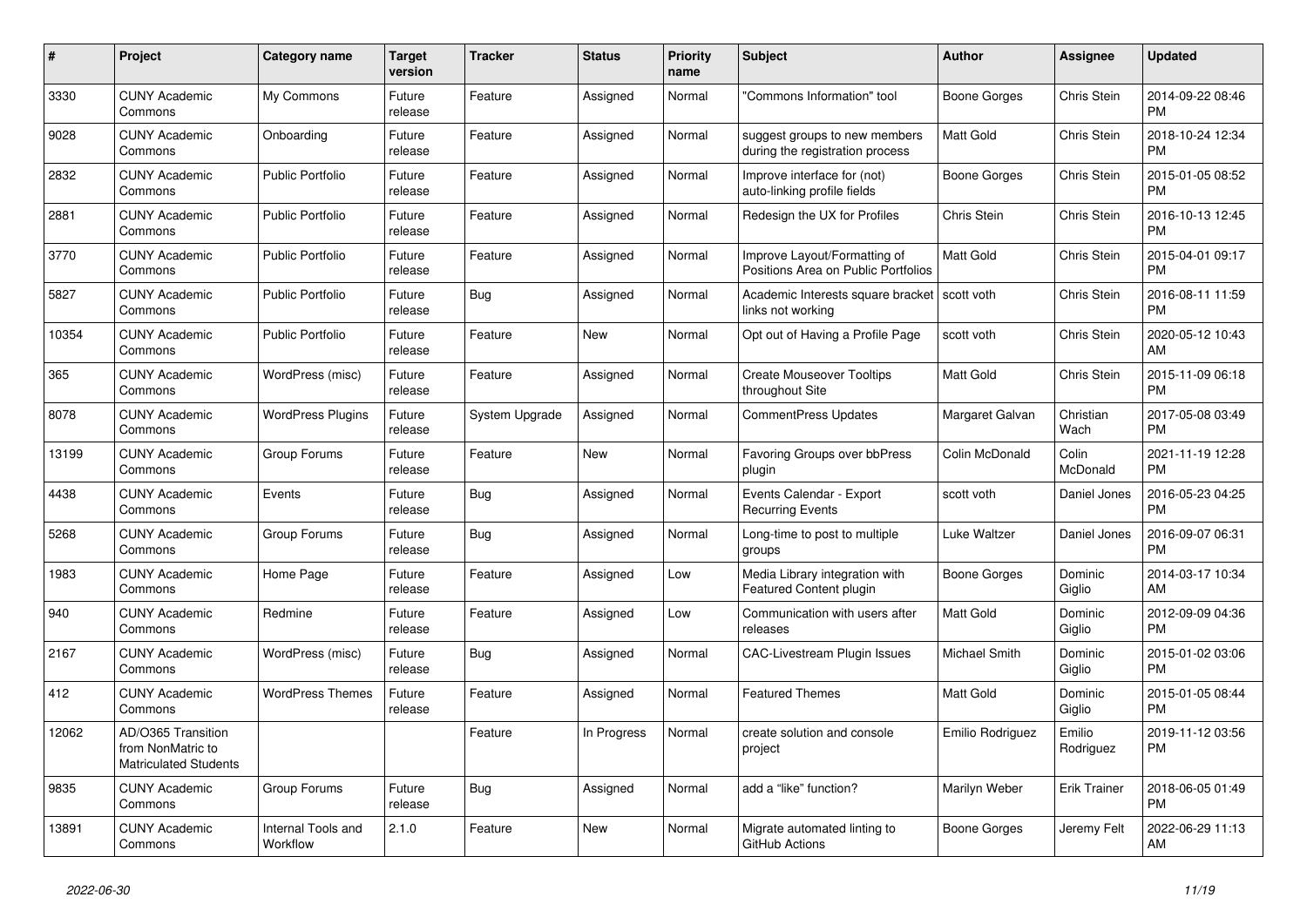| #     | Project                         | <b>Category name</b>           | <b>Target</b><br>version | <b>Tracker</b> | <b>Status</b>        | <b>Priority</b><br>name | Subject                                                                               | <b>Author</b>           | Assignee           | <b>Updated</b>                |
|-------|---------------------------------|--------------------------------|--------------------------|----------------|----------------------|-------------------------|---------------------------------------------------------------------------------------|-------------------------|--------------------|-------------------------------|
| 15194 | <b>CUNY Academic</b><br>Commons | Internal Tools and<br>Workflow | 2.1.0                    | Feature        | New                  | Normal                  | PHPCS sniff for un-restored<br>switch to blog() calls                                 | <b>Boone Gorges</b>     | Jeremy Felt        | 2022-05-26 10:45<br>AM        |
| 13331 | <b>CUNY Academic</b><br>Commons | Site cloning                   | Future<br>release        | <b>Bug</b>     | New                  | Normal                  | Combine Site Template and Clone<br>operations                                         | <b>Boone Gorges</b>     | Jeremy Felt        | 2021-11-19 12:39<br><b>PM</b> |
| 11517 | <b>CUNY Academic</b><br>Commons |                                | Not tracked              | Feature        | Assigned             | Normal                  | wp-accessibility plugin should not<br>strip 'target=" blank" by default               | Boone Gorges            | Laurie Hurson      | 2019-09-24 09:57<br>AM        |
| 11879 | <b>CUNY Academic</b><br>Commons |                                | Not tracked              | Bug            | <b>New</b>           | Normal                  | Hypothesis comments appearing<br>on multiple, different pdfs across<br>blogs          | Laurie Hurson           | Laurie Hurson      | 2019-09-19 02:39<br><b>PM</b> |
| 14475 | <b>CUNY Academic</b><br>Commons |                                | Not tracked              | Publicity      | New                  | Normal                  | OER Showcase Page                                                                     | Laurie Hurson           | Laurie Hurson      | 2021-09-14 10:46<br>AM        |
| 12446 | <b>CUNY Academic</b><br>Commons | Groups (misc)                  | Future<br>release        | Feature        | Reporter<br>Feedback | Normal                  | Toggle default site to group forum<br>posting                                         | Laurie Hurson           | Laurie Hurson      | 2020-03-10 11:57<br>AM        |
| 8666  | <b>CUNY Academic</b><br>Commons | Teaching                       | Not tracked              | Documentation  | Assigned             | Normal                  | Create Teaching on the Commons<br>Resource Page                                       | Matt Gold               | Laurie Hurson      | 2019-09-23 03:16<br><b>PM</b> |
| 2666  | <b>CUNY Academic</b><br>Commons | About page                     | Not tracked              | Documentation  | Assigned             | Normal                  | <b>Update About Text</b>                                                              | Chris Stein             | Luke Waltzer       | 2016-03-04 11:19<br>AM        |
| 6078  | <b>CUNY Academic</b><br>Commons | Blogs (BuddyPress)             | Future<br>release        | Feature        | New                  | Normal                  | <b>Explore Adding Network Blog</b><br>Metadata Plugin                                 | Luke Waltzer            | Luke Waltzer       | 2016-10-11 10:29<br><b>PM</b> |
| 5955  | <b>CUNY Academic</b><br>Commons | Outreach                       | Future<br>release        | Feature        | Assigned             | Normal                  | Create auto-newsletter for<br>commons members                                         | <b>Matt Gold</b>        | Luke Waltzer       | 2016-08-30 10:34<br>AM        |
| 7828  | <b>CUNY Academic</b><br>Commons |                                | Not tracked              | Feature        | Assigned             | Normal                  | Theme Assessment 2017                                                                 | Margaret Galvan         | Margaret<br>Galvan | 2017-05-02 10:41<br><b>PM</b> |
| 12392 | <b>CUNY Academic</b><br>Commons | Help/Codex                     | Not tracked              | Documentation  | New                  | Normal                  | Updates to Common Commons<br>Questions on Help Page                                   | scott voth              | Margaret<br>Galvan | 2020-02-11 10:53<br>AM        |
| 6298  | <b>CUNY Academic</b><br>Commons | <b>User Experience</b>         | Not tracked              | Design/UX      | Assigned             | Normal                  | Examine data from survey                                                              | <b>Matt Gold</b>        | Margaret<br>Galvan | 2016-10-14 12:16<br><b>PM</b> |
| 8211  | <b>CUNY Academic</b><br>Commons | <b>WordPress Themes</b>        | Future<br>release        | Feature        | New                  | Normal                  | Theme Suggestions: Material<br>Design-Inspired Themes                                 | Margaret Galvan         | Margaret<br>Galvan | 2017-08-07 02:48<br><b>PM</b> |
| 8837  | <b>CUNY Academic</b><br>Commons |                                | Not tracked              | Feature        | Assigned             | Normal                  | Create a form to request info from<br>people requesting premium<br>themes and plugins | <b>Matt Gold</b>        | Marilyn<br>Weber   | 2017-11-14 03:35<br><b>PM</b> |
| 9420  | <b>CUNY Academic</b><br>Commons | cuny.is                        | Not tracked              | Feature        | New                  | Normal                  | Request for http://cuny.is/streams                                                    | Raffi<br>Khatchadourian | Marilyn<br>Weber   | 2018-04-02 10:08<br>AM        |
| 12382 | <b>CUNY Academic</b><br>Commons | Membership                     | Not tracked              | Support        | New                  | Normal                  | Email request change                                                                  | Marilyn Weber           | Marilyn<br>Weber   | 2020-02-06 12:56<br>PM        |
| 3509  | <b>CUNY Academic</b><br>Commons | Publicity                      | 1.7                      | Publicity      | New                  | Normal                  | Create 1.7 digital signage imagery                                                    | Micki Kaufman           | Marilyn<br>Weber   | 2014-10-01 12:40<br><b>PM</b> |
| 8607  | <b>CUNY Academic</b><br>Commons |                                | Not tracked              | Support        | New                  | Normal                  | Paypal?                                                                               | Marilyn Weber           | Matt Gold          | 2018-05-15 01:37<br><b>PM</b> |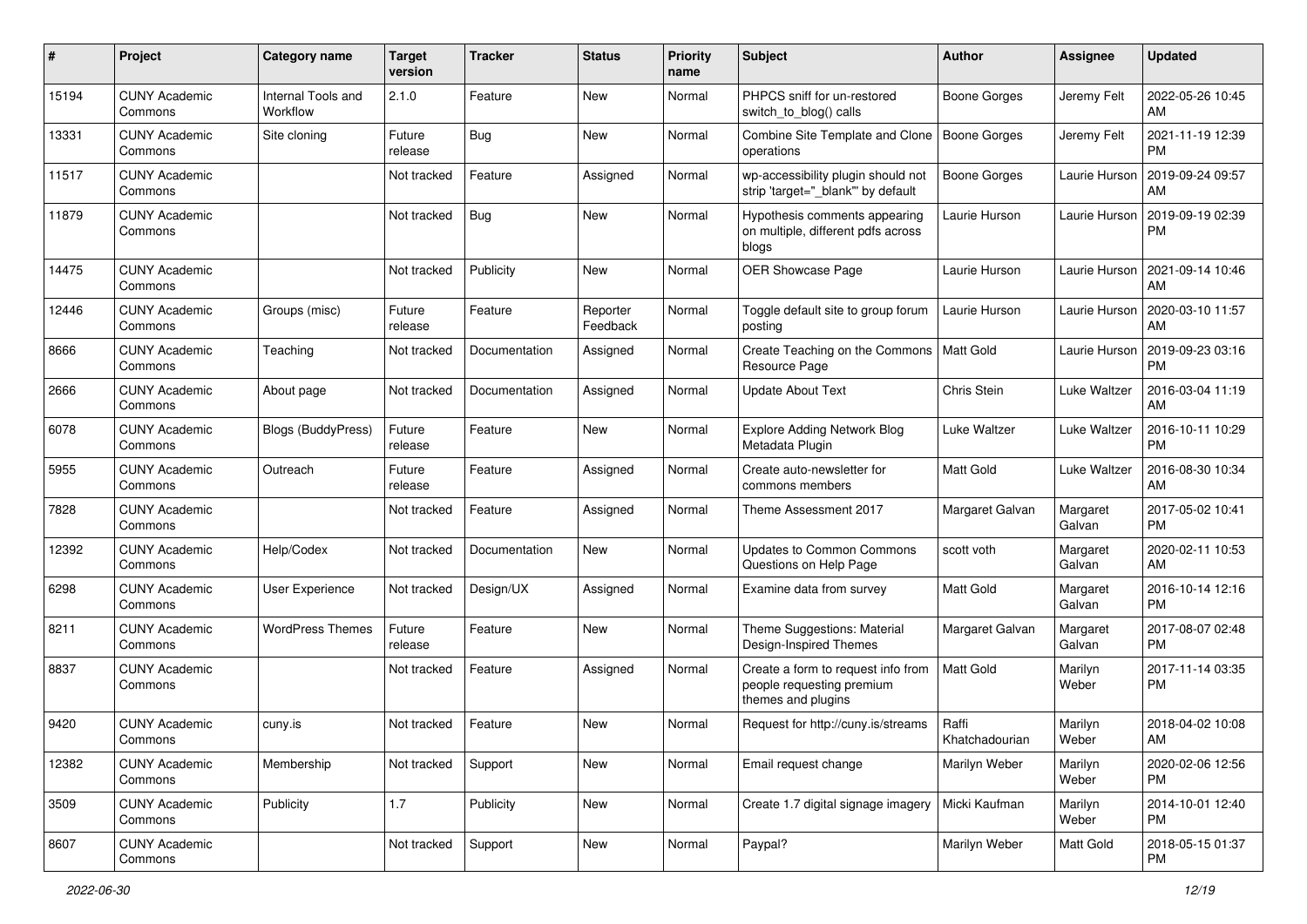| #     | <b>Project</b>                  | Category name            | <b>Target</b><br>version | <b>Tracker</b> | <b>Status</b>        | <b>Priority</b><br>name | <b>Subject</b>                                                                       | <b>Author</b>           | Assignee           | <b>Updated</b>                |
|-------|---------------------------------|--------------------------|--------------------------|----------------|----------------------|-------------------------|--------------------------------------------------------------------------------------|-------------------------|--------------------|-------------------------------|
| 12484 | <b>CUNY Academic</b><br>Commons |                          | Not tracked              | Support        | Reporter<br>Feedback | Normal                  | Sign up Code for COIL Course<br>starting in March                                    | Laurie Hurson           | Matt Gold          | 2020-03-02 02:26<br><b>PM</b> |
| 2573  | <b>NYCDH Community</b><br>Site  |                          |                          | Feature        | Reporter<br>Feedback | Normal                  | Add dh nyc twitter list feed to site                                                 | Mark Newton             | Matt Gold          | 2013-05-16 11:42<br><b>PM</b> |
| 10839 | <b>CUNY Academic</b><br>Commons | About page               | Not tracked              | Support        | New                  | Normal                  | <b>Mission Statement Needs</b><br>Revision                                           | scott voth              | Matt Gold          | 2018-12-26 10:58<br>AM        |
| 4972  | <b>CUNY Academic</b><br>Commons | Analytics                | Not tracked              | Bug            | <b>New</b>           | Normal                  | <b>Newsletter Analytics</b>                                                          | Stephen Real            | Matt Gold          | 2015-12-09 12:54<br><b>PM</b> |
| 4225  | <b>CUNY Academic</b><br>Commons | DiRT Integration         | Future<br>release        | Design/UX      | New                  | Normal                  | Add information to DIRT page (in<br>Create a Group)                                  | Samantha Raddatz        | Matt Gold          | 2015-06-26 03:14<br><b>PM</b> |
| 11493 | <b>CUNY Academic</b><br>Commons | Domain Mapping           | Not tracked              | Support        | Reporter<br>Feedback | Normal                  | Domain Mapping Request - Talia<br>Schaffer                                           | scott voth              | Matt Gold          | 2019-08-06 08:39<br>AM        |
| 9015  | <b>CUNY Academic</b><br>Commons | Groups (misc)            | Not tracked              | Outreach       | Assigned             | Normal                  | Email group admins the email<br>addresses of their groups                            | <b>Matt Gold</b>        | Matt Gold          | 2018-01-02 09:54<br>AM        |
| 370   | <b>CUNY Academic</b><br>Commons | Registration             | Future<br>release        | Feature        | Assigned             | High                    | <b>Guest Accounts</b>                                                                | Matt Gold               | Matt Gold          | 2015-04-09 09:33<br><b>PM</b> |
| 8898  | <b>CUNY Academic</b><br>Commons | Social Paper             | Not tracked              | Feature        | Assigned             | Normal                  | Usage data on docs and social<br>paper                                               | <b>Matt Gold</b>        | Matt Gold          | 2017-11-16 11:32<br>AM        |
| 2175  | <b>CUNY Academic</b><br>Commons | WordPress (misc)         | Not tracked              | Support        | Assigned             | Normal                  | Subscibe 2 vs. Jetpack<br>subscription options                                       | local admin             | Matt Gold          | 2016-01-26 04:58<br><b>PM</b> |
| 3657  | <b>CUNY Academic</b><br>Commons | WordPress (misc)         | Not tracked              | Feature        | New                  | Normal                  | Create alert for GC email<br>addresses                                               | Matt Gold               | Matt Gold          | 2016-04-14 11:29<br><b>PM</b> |
| 3691  | <b>CUNY Academic</b><br>Commons | <b>WordPress Plugins</b> | Future<br>release        | Bug            | New                  | Normal                  | <b>WPMU Domain Mapping</b><br>Debugging on cdev                                      | Raymond Hoh             | Matt Gold          | 2014-12-12 09:04<br>AM        |
| 11545 | <b>CUNY Academic</b><br>Commons | <b>WordPress Plugins</b> | Not tracked              | Support        | <b>New</b>           | Normal                  | <b>Twitter searches in WordPress</b>                                                 | Gina Cherry             | Matt Gold          | 2019-09-23 01:03<br><b>PM</b> |
| 8498  | <b>CUNY Academic</b><br>Commons | <b>WordPress Plugins</b> | Future<br>release        | Feature        | <b>New</b>           | Low                     | <b>Gravity Forms Email Users</b>                                                     | Raffi<br>Khatchadourian | Matt Gold          | 2017-10-13 12:58<br><b>PM</b> |
| 8902  | <b>CUNY Academic</b><br>Commons | Design                   | Not tracked              | Feature        | Assigned             | Normal                  | Report back on research on<br><b>BuddyPress themes</b>                               | Matt Gold               | Michael Smith      | 2017-11-10 12:31<br><b>PM</b> |
| 3506  | <b>CUNY Academic</b><br>Commons | Publicity                | 1.7                      | Publicity      | <b>New</b>           | Normal                  | Prepare 1.7 email messaging                                                          | Micki Kaufman           | Micki<br>Kaufman   | 2014-10-01 12:36<br><b>PM</b> |
| 7624  | <b>CUNY Academic</b><br>Commons | BuddyPress (misc)        | Future<br>release        | Design/UX      | New                  | Normal                  | <b>BP Notifications</b>                                                              | Luke Waltzer            | Paige Dupont       | 2017-02-08 10:43<br><b>PM</b> |
| 6392  | <b>CUNY Academic</b><br>Commons | Group Forums             | Future<br>release        | Design/UX      | Assigned             | Low                     | Composition/Preview Panes in<br>Forum Posts                                          | Luke Waltzer            | Paige Dupont       | 2016-10-21 04:26<br><b>PM</b> |
| 11393 | <b>CUNY Academic</b><br>Commons |                          | Not tracked              | Publicity      | <b>New</b>           | Normal                  | After 1.15 release, ceate a hero<br>slide and post about adding a site<br>to a group | scott voth              | Patrick<br>Sweenev | 2019-05-14 10:32<br>AM        |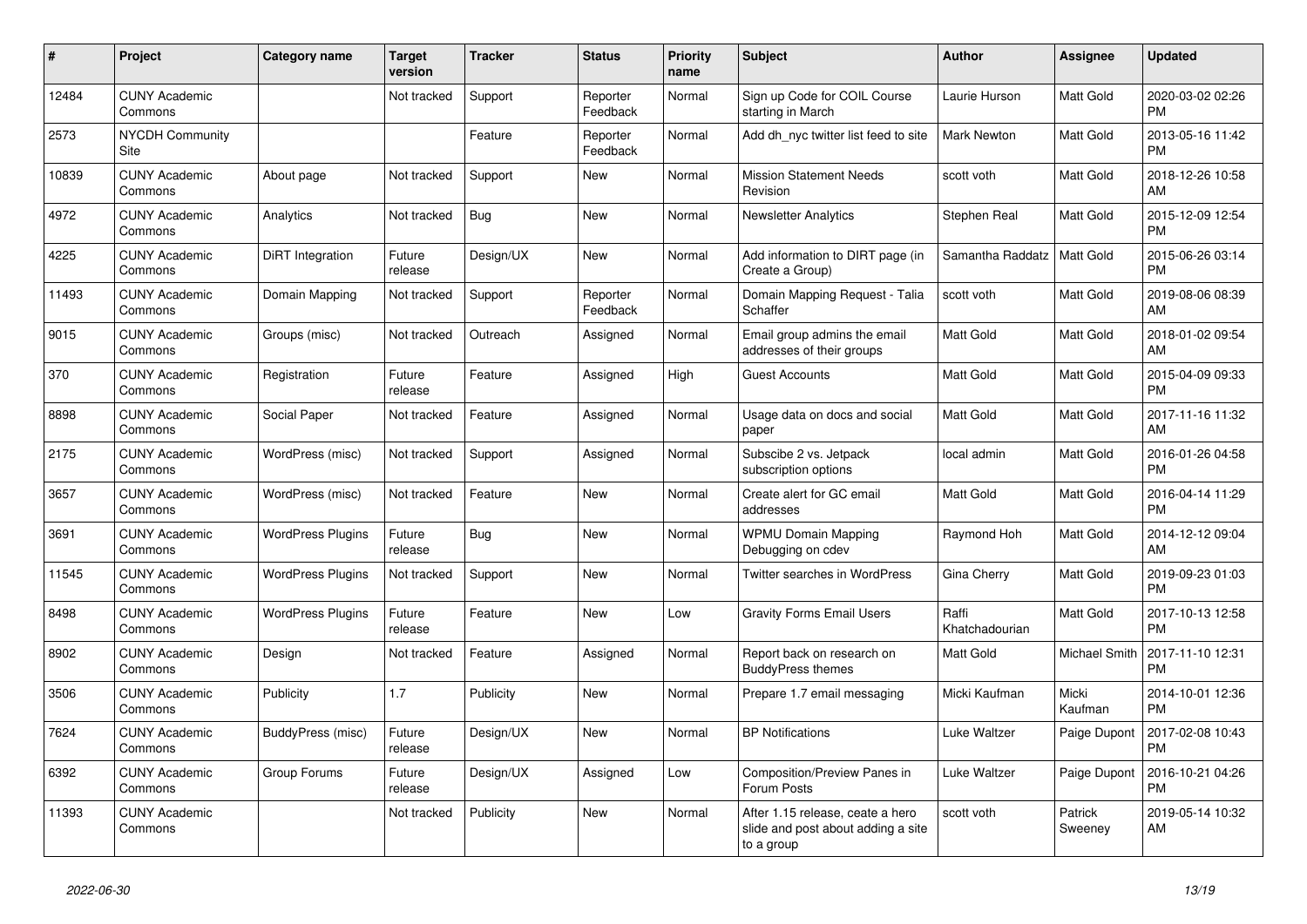| #     | Project                         | <b>Category name</b>       | <b>Target</b><br>version | <b>Tracker</b> | <b>Status</b>        | Priority<br>name | Subject                                                                       | <b>Author</b>      | <b>Assignee</b> | <b>Updated</b>                |
|-------|---------------------------------|----------------------------|--------------------------|----------------|----------------------|------------------|-------------------------------------------------------------------------------|--------------------|-----------------|-------------------------------|
| 6644  | <b>CUNY Academic</b><br>Commons |                            | Not tracked              | <b>Bug</b>     | Reporter<br>Feedback | High             | White Screen at Login Pge                                                     | Luke Waltzer       | Raymond<br>Hoh  | 2016-11-21 10:34<br><b>PM</b> |
| 10262 | <b>CUNY Academic</b><br>Commons |                            | Not tracked              | Bug            | Reporter<br>Feedback | Normal           | Newsletter Plugin: Broken Image<br>at Bottom of All Newsletters               | Mark Webb          | Raymond<br>Hoh  | 2018-08-30 05:17<br><b>PM</b> |
| 11149 | <b>CUNY Academic</b><br>Commons |                            | Not tracked              | Support        | Reporter<br>Feedback | Normal           | comments getting blocked                                                      | Marilyn Weber      | Raymond<br>Hoh  | 2019-03-26 11:40<br>AM        |
| 12004 | <b>CUNY Academic</b><br>Commons |                            | Not tracked              | Support        | Reporter<br>Feedback | Normal           | Notifications for spam blog<br>comments                                       | Gina Cherry        | Raymond<br>Hoh  | 2019-11-01 12:05<br><b>PM</b> |
| 13286 | <b>CUNY Academic</b><br>Commons |                            | Not tracked              | Support        | New                  | Normal           | problem connecting with<br>WordPress app                                      | Marilyn Weber      | Raymond<br>Hoh  | 2020-09-08 11:16<br>AM        |
| 16110 | <b>CUNY Academic</b><br>Commons |                            |                          | Support        | Reporter<br>Feedback | Normal           | remove Creative Commons<br>license from pages?                                | Marilyn Weber      | Raymond<br>Hoh  | 2022-05-17 06:11<br><b>PM</b> |
| 2571  | <b>NYCDH Community</b><br>Site  |                            |                          | Feature        | Assigned             | Normal           | Add Google custom search box to<br>homepage                                   | <b>Mark Newton</b> | Raymond<br>Hoh  | 2013-05-18 07:49<br><b>PM</b> |
| 2574  | NYCDH Community<br>Site         |                            |                          | Feature        | Assigned             | Normal           | Add Way to Upload Files to<br>Groups                                          | <b>Mark Newton</b> | Raymond<br>Hoh  | 2013-05-18 07:46<br><b>PM</b> |
| 8992  | NYCDH Community<br>Site         |                            |                          | <b>Bug</b>     | Assigned             | Normal           | Multiple RBE error reports                                                    | <b>Matt Gold</b>   | Raymond<br>Hoh  | 2017-12-11 05:43<br><b>PM</b> |
| 5691  | <b>CUNY Academic</b><br>Commons | <b>Blogs (BuddyPress)</b>  | Future<br>release        | Bug            | Assigned             | High             | Differing numbers on Sites display                                            | Matt Gold          | Raymond<br>Hoh  | 2016-06-13 01:37<br><b>PM</b> |
| 11243 | <b>CUNY Academic</b><br>Commons | BuddyPress (misc)          | Future<br>release        | Bug            | <b>New</b>           | Normal           | Audit bp-custom.php                                                           | Raymond Hoh        | Raymond<br>Hoh  | 2022-04-26 11:59<br>AM        |
| 14994 | <b>CUNY Academic</b><br>Commons | cdev.gc.cuny.edu           | Not tracked              | Support        | In Progress          | Normal           | Clear Cache on CDEV                                                           | scott voth         | Raymond<br>Hoh  | 2021-12-07 03:51<br><b>PM</b> |
| 9060  | <b>CUNY Academic</b><br>Commons | Commons In A Box           | Not tracked              | Bug            | Hold                 | Normal           | Problems with CBox image library<br>/ upload                                  | Lisa Rhody         | Raymond<br>Hoh  | 2018-01-10 03:26<br><b>PM</b> |
| 14496 | <b>CUNY Academic</b><br>Commons | Domain Mapping             | Future<br>release        | <b>Bug</b>     | <b>New</b>           | Normal           | Mapped domain SSO uses<br>third-party cookies                                 | Raymond Hoh        | Raymond<br>Hoh  | 2021-05-24 04:03<br><b>PM</b> |
| 333   | <b>CUNY Academic</b><br>Commons | <b>Email Notifications</b> | Future<br>release        | Feature        | Assigned             | Low              | Delay Forum Notification Email<br>Delivery Until After Editing Period<br>Ends | <b>Matt Gold</b>   | Raymond<br>Hoh  | 2015-11-09 06:01<br><b>PM</b> |
| 11971 | <b>CUNY Academic</b><br>Commons | <b>Email Notifications</b> | Future<br>release        | <b>Bug</b>     | Reporter<br>Feedback | Low              | Pictures obscured in emailed post<br>notifications                            | Marilyn Weber      | Raymond<br>Hoh  | 2019-11-21 01:14<br><b>PM</b> |
| 5016  | <b>CUNY Academic</b><br>Commons | Events                     | Future<br>release        | Feature        | Assigned             | Low              | Allow comments to be posted on<br>events                                      | Matt Gold          | Raymond<br>Hoh  | 2019-03-01 02:23<br><b>PM</b> |
| 6749  | <b>CUNY Academic</b><br>Commons | Events                     | Future<br>release        | <b>Bug</b>     | New                  | Low              | BPEO iCal request can trigger<br>very large number of DB queries              | Boone Gorges       | Raymond<br>Hoh  | 2016-11-15 10:09<br><b>PM</b> |
| 1192  | <b>CUNY Academic</b><br>Commons | <b>Group Files</b>         | Future<br>release        | Feature        | Assigned             | Low              | When posting group files, allow<br>users to add a category without<br>saving  | Matt Gold          | Raymond<br>Hoh  | 2015-11-09 05:53<br><b>PM</b> |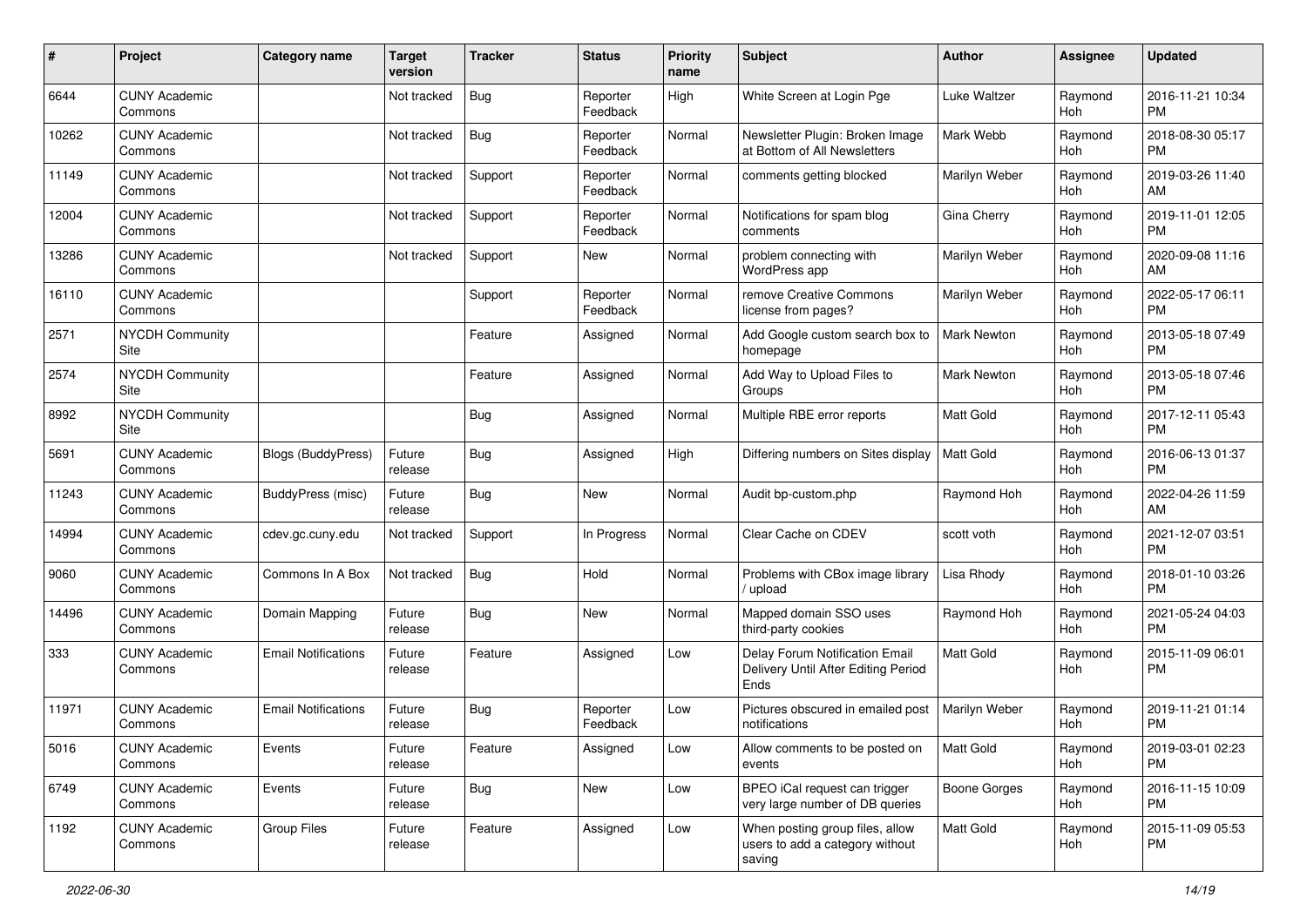| $\#$  | Project                         | <b>Category name</b> | Target<br>version | <b>Tracker</b> | <b>Status</b>        | Priority<br>name | <b>Subject</b>                                           | <b>Author</b>    | <b>Assignee</b> | <b>Updated</b>                |
|-------|---------------------------------|----------------------|-------------------|----------------|----------------------|------------------|----------------------------------------------------------|------------------|-----------------|-------------------------------|
| 13457 | <b>CUNY Academic</b><br>Commons | Group Forums         | 2.0.3             | Bug            | <b>New</b>           | High             | Forum post not sending<br>notifications                  | Filipa Calado    | Raymond<br>Hoh  | 2022-06-29 11:32<br>AM        |
| 3192  | <b>CUNY Academic</b><br>Commons | Group Forums         | Future<br>release | Feature        | Assigned             | Normal           | Customizable forum views for<br>bbPress 2.x group forums | Boone Gorges     | Raymond<br>Hoh  | 2015-11-09 12:47<br><b>PM</b> |
| 7928  | <b>CUNY Academic</b><br>Commons | Group Forums         | Not tracked       | <b>Bug</b>     | <b>New</b>           | Normal           | Duplicate Forum post                                     | Luke Waltzer     | Raymond<br>Hoh  | 2017-04-11 09:27<br><b>PM</b> |
| 10659 | <b>CUNY Academic</b><br>Commons | Group Forums         | Future<br>release | Feature        | Assigned             | Normal           | Post to multiple groups via email                        | <b>Matt Gold</b> | Raymond<br>Hoh  | 2018-11-15 12:54<br>AM        |
| 13328 | <b>CUNY Academic</b><br>Commons | Group Forums         | Not tracked       | <b>Bug</b>     | Reporter<br>Feedback | Normal           | cross-posting in two related<br>groups                   | Marilyn Weber    | Raymond<br>Hoh  | 2020-09-15 10:39<br><b>PM</b> |
| 13358 | <b>CUNY Academic</b><br>Commons | Group Forums         | Future<br>release | Feature        | New                  | Normal           | Improved UI for group forum<br>threading settings        | Boone Gorges     | Raymond<br>Hoh  | 2021-11-19 12:27<br><b>PM</b> |
| 7115  | <b>CUNY Academic</b><br>Commons | Groups (misc)        | Future<br>release | Feature        | Reporter<br>Feedback | Normal           | make licensing info clear during<br>group creation       | <b>Matt Gold</b> | Raymond<br>Hoh  | 2020-12-08 11:32<br>AM        |
| 6995  | <b>CUNY Academic</b><br>Commons | Home Page            | Not tracked       | Bug            | Assigned             | Normal           | member filter on homepage not<br>working                 | Matt Gold        | Raymond<br>Hoh  | 2016-12-11 09:46<br><b>PM</b> |
| 3517  | <b>CUNY Academic</b><br>Commons | My Commons           | Future<br>release | Feature        | Assigned             | Normal           | Mute/Unmute My Commons<br>updates                        | <b>Matt Gold</b> | Raymond<br>Hoh  | 2015-11-09 01:19<br><b>PM</b> |
| 3536  | <b>CUNY Academic</b><br>Commons | My Commons           | Future<br>release | Feature        | Assigned             | Normal           | Infinite Scroll on My Commons<br>page                    | <b>Matt Gold</b> | Raymond<br>Hoh  | 2015-04-13 04:42<br><b>PM</b> |
| 3577  | <b>CUNY Academic</b><br>Commons | My Commons           | Future<br>release | Design/UX      | Assigned             | Normal           | Replies to items in My Commons                           | <b>Matt Gold</b> | Raymond<br>Hoh  | 2015-04-09 05:19<br><b>PM</b> |
| 4535  | <b>CUNY Academic</b><br>Commons | My Commons           | Future<br>release | Bug            | New                  | Low              | My Commons filter issue                                  | scott voth       | Raymond<br>Hoh  | 2015-09-01 11:17<br>AM        |
| 3369  | <b>CUNY Academic</b><br>Commons | Reply By Email       | Not tracked       | Outreach       | Hold                 | Normal           | Release reply by email to WP<br>plugin directory         | Matt Gold        | Raymond<br>Hoh  | 2016-03-01 12:46<br><b>PM</b> |
| 6671  | <b>CUNY Academic</b><br>Commons | Reply By Email       | Not tracked       | Bug            | Assigned             | Normal           | "Post too often" RBE error<br>message                    | <b>Matt Gold</b> | Raymond<br>Hoh  | 2016-11-11 09:55<br>AM        |
| 8976  | <b>CUNY Academic</b><br>Commons | Reply By Email       | Not tracked       | Feature        | Assigned             | Normal           | Package RBE new topics posting?                          | Matt Gold        | Raymond<br>Hoh  | 2017-12-04 02:34<br><b>PM</b> |
| 8991  | <b>CUNY Academic</b><br>Commons | Reply By Email       | Not tracked       | <b>Bug</b>     | Hold                 | Normal           | RBE duplicate email message<br>issue                     | Matt Gold        | Raymond<br>Hoh  | 2018-02-18 08:53<br><b>PM</b> |
| 13430 | <b>CUNY Academic</b><br>Commons | Reply By Email       | Not tracked       | Bug            | New                  | Normal           | Delay in RBE                                             | Luke Waltzer     | Raymond<br>Hoh  | 2020-10-13 11:16<br>AM        |
| 16177 | <b>CUNY Academic</b><br>Commons | Reply By Email       |                   | Bug            | New                  | Normal           | Switch to Inbound mode for RBE                           | Raymond Hoh      | Raymond<br>Hoh  | 2022-05-30 04:32<br><b>PM</b> |
| 3662  | CUNY Academic<br>Commons        | <b>SEO</b>           | Future<br>release | Feature        | Assigned             | Normal           | Duplicate Content/SEO/Google<br>issues                   | <b>Matt Gold</b> | Raymond<br>Hoh  | 2015-04-13 04:37<br><b>PM</b> |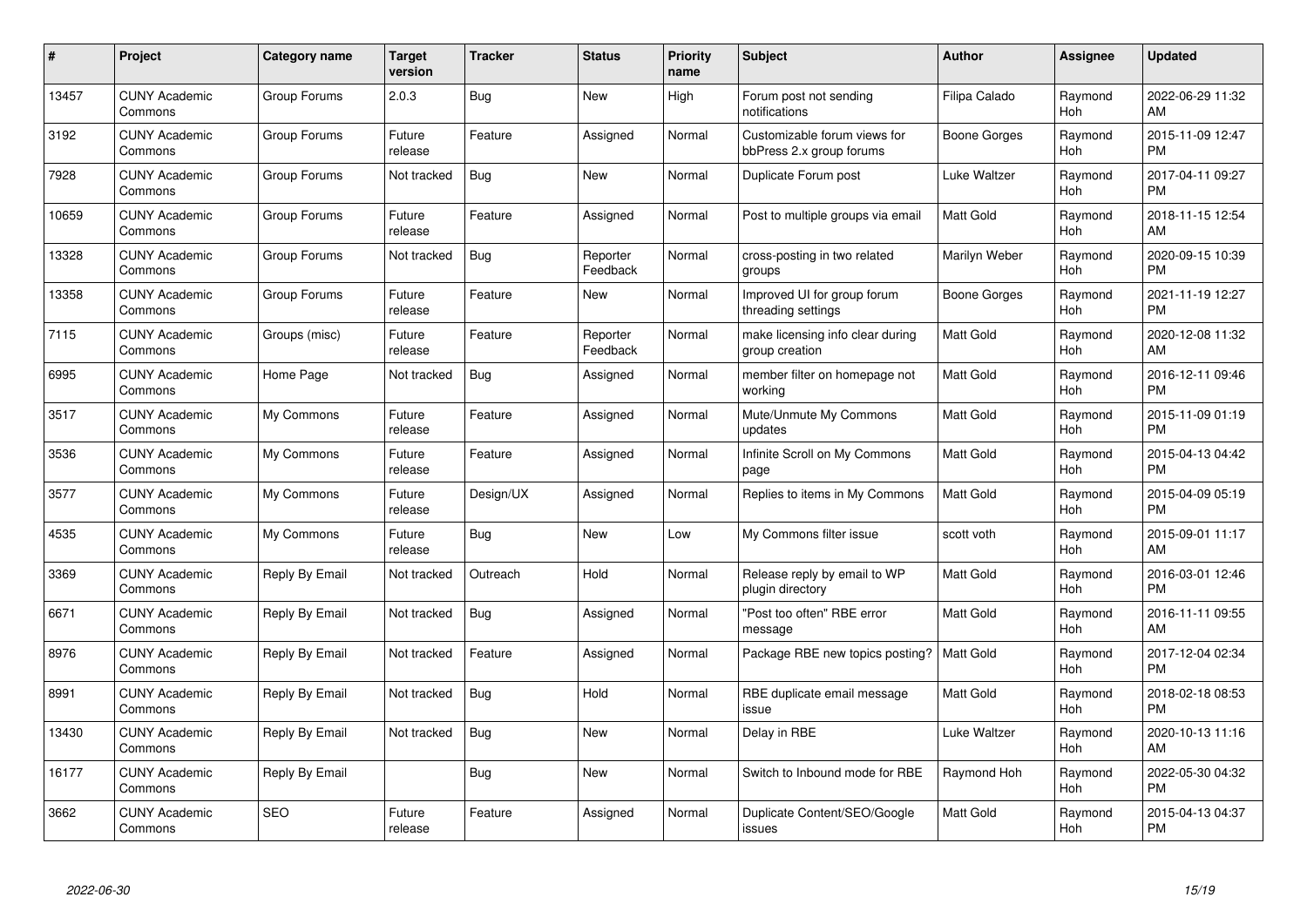| #     | <b>Project</b>                  | Category name            | <b>Target</b><br>version | <b>Tracker</b> | <b>Status</b>        | <b>Priority</b><br>name | <b>Subject</b>                                                     | <b>Author</b>           | Assignee            | <b>Updated</b>                |
|-------|---------------------------------|--------------------------|--------------------------|----------------|----------------------|-------------------------|--------------------------------------------------------------------|-------------------------|---------------------|-------------------------------|
| 9729  | <b>CUNY Academic</b><br>Commons | <b>SEO</b>               | Not tracked              | Support        | <b>New</b>           | Normal                  | 503 Errors showing on<br>newlaborforum.cuny.edu                    | Diane Krauthamer        | Raymond<br>Hoh      | 2018-05-22 04:48<br><b>PM</b> |
| 5282  | <b>CUNY Academic</b><br>Commons | Social Paper             | Future<br>release        | Bug            | <b>New</b>           | Normal                  | Replying via email directs to paper<br>but not individual comment. | Marilyn Weber           | Raymond<br>Hoh      | 2016-03-02 01:48<br><b>PM</b> |
| 4388  | <b>CUNY Academic</b><br>Commons | WordPress (misc)         | Future<br>release        | Bug            | Assigned             | Normal                  | Repeated request for<br>authentication.                            | Alice.Lynn<br>McMichael | Raymond<br>Hoh      | 2015-08-11 07:35<br><b>PM</b> |
| 9346  | <b>CUNY Academic</b><br>Commons | WordPress (misc)         | Not tracked              | Bug            | <b>New</b>           | Normal                  | Clone cetls.bmcc.cuny.edu for<br>development                       | Owen Roberts            | Raymond<br>Hoh      | 2018-03-06 05:35<br><b>PM</b> |
| 11624 | <b>CUNY Academic</b><br>Commons | WordPress (misc)         | Not tracked              | Support        | <b>New</b>           | Normal                  | Change pages into posts or swap<br>database for a Commons site?    | Stephen Klein           | Raymond<br>Hoh      | 2019-07-09 11:04<br>AM        |
| 14983 | <b>CUNY Academic</b><br>Commons | WordPress (misc)         | Not tracked              | Support        | Reporter<br>Feedback | Normal                  | "Read More" tag not working                                        | Rebecca Krisel          | Raymond<br>Hoh      | 2021-11-23 01:17<br><b>PM</b> |
| 16245 | <b>CUNY Academic</b><br>Commons | WordPress (misc)         |                          | Bug            | Reporter<br>Feedback | Normal                  | Save Button missing on<br>WordPress Profile page                   | scott voth              | Raymond<br>Hoh      | 2022-06-16 03:09<br><b>PM</b> |
| 3939  | <b>CUNY Academic</b><br>Commons | <b>WordPress Plugins</b> | Future<br>release        | Bug            | Hold                 | Normal                  | Activity stream support for<br>Co-Authors Plus plugin              | Raymond Hoh             | Raymond<br>Hoh      | 2015-11-09 06:13<br><b>PM</b> |
| 11649 | <b>CUNY Academic</b><br>Commons | <b>WordPress Plugins</b> | 2.0.3                    | <b>Bug</b>     | In Progress          | Normal                  | CC license displayed on every<br>page                              | Gina Cherry             | Raymond<br>Hoh      | 2022-06-29 11:32<br>AM        |
| 12741 | <b>CUNY Academic</b><br>Commons | <b>WordPress Plugins</b> | Not tracked              | Support        | Reporter<br>Feedback | Normal                  | Tableau Public Viz Block                                           | Marilyn Weber           | Raymond<br>Hoh      | 2020-05-12 11:00<br>AM        |
| 13946 | <b>CUNY Academic</b><br>Commons | <b>WordPress Plugins</b> | 2.1.0                    | Support        | Assigned             | Normal                  | Custom Embed handler For<br>OneDrive files                         | scott voth              | Raymond<br>Hoh      | 2022-05-26 10:46<br>AM        |
| 15516 | <b>CUNY Academic</b><br>Commons | <b>WordPress Plugins</b> |                          | Bug            | Reporter<br>Feedback | Normal                  | Can't publish or save draft of post<br>on wordpress.com            | Raffi<br>Khatchadourian | Raymond<br>Hoh      | 2022-03-02 05:52<br><b>PM</b> |
| 16319 | <b>CUNY Academic</b><br>Commons | <b>WordPress Plugins</b> | 2.0.3                    | Bug            | New                  | Normal                  | Request for Events Calendar Pro<br>5.14.2 update                   | Raymond Hoh             | Raymond<br>Hoh      | 2022-06-29 03:24<br><b>PM</b> |
| 3492  | <b>CUNY Academic</b><br>Commons | <b>WordPress Themes</b>  | Future<br>release        | Support        | Assigned             | Normal                  | Add CBOX theme to the<br>Commons                                   | scott voth              | Raymond<br>Hoh      | 2014-10-08 05:55<br><b>PM</b> |
| 497   | <b>CUNY Academic</b><br>Commons | <b>WordPress Plugins</b> | Future<br>release        | Feature        | Assigned             | Normal                  | Drag and Drop Ordering on<br><b>Gallery Post Plugin</b>            | <b>Matt Gold</b>        | Ron Rennick         | 2015-11-09 06:18<br><b>PM</b> |
| 4235  | <b>CUNY Academic</b><br>Commons |                          | Not tracked              | Design/UX      | Assigned             | Normal                  | Explore user experience around<br>comments on forum topics vs docs | <b>Matt Gold</b>        | Samantha<br>Raddatz | 2015-07-21 10:23<br>AM        |
| 5298  | <b>CUNY Academic</b><br>Commons |                          | Not tracked              | Publicity      | <b>New</b>           | Normal                  | Survey Pop-Up Text                                                 | Samantha Raddatz        | Samantha<br>Raddatz | 2016-03-22 12:27<br><b>PM</b> |
| 310   | <b>CUNY Academic</b><br>Commons | BuddyPress (misc)        | Future<br>release        | Feature        | Assigned             | Low                     | <b>Friend Request Email</b>                                        | <b>Matt Gold</b>        | Samantha<br>Raddatz | 2015-11-09 05:08<br><b>PM</b> |
| 4226  | <b>CUNY Academic</b><br>Commons | <b>BuddyPress Docs</b>   | Future<br>release        | Design/UX      | <b>New</b>           | Normal                  | Add option to connect a Doc with<br>a Group                        | Samantha Raddatz        | Samantha<br>Raddatz | 2015-09-09 04:08<br><b>PM</b> |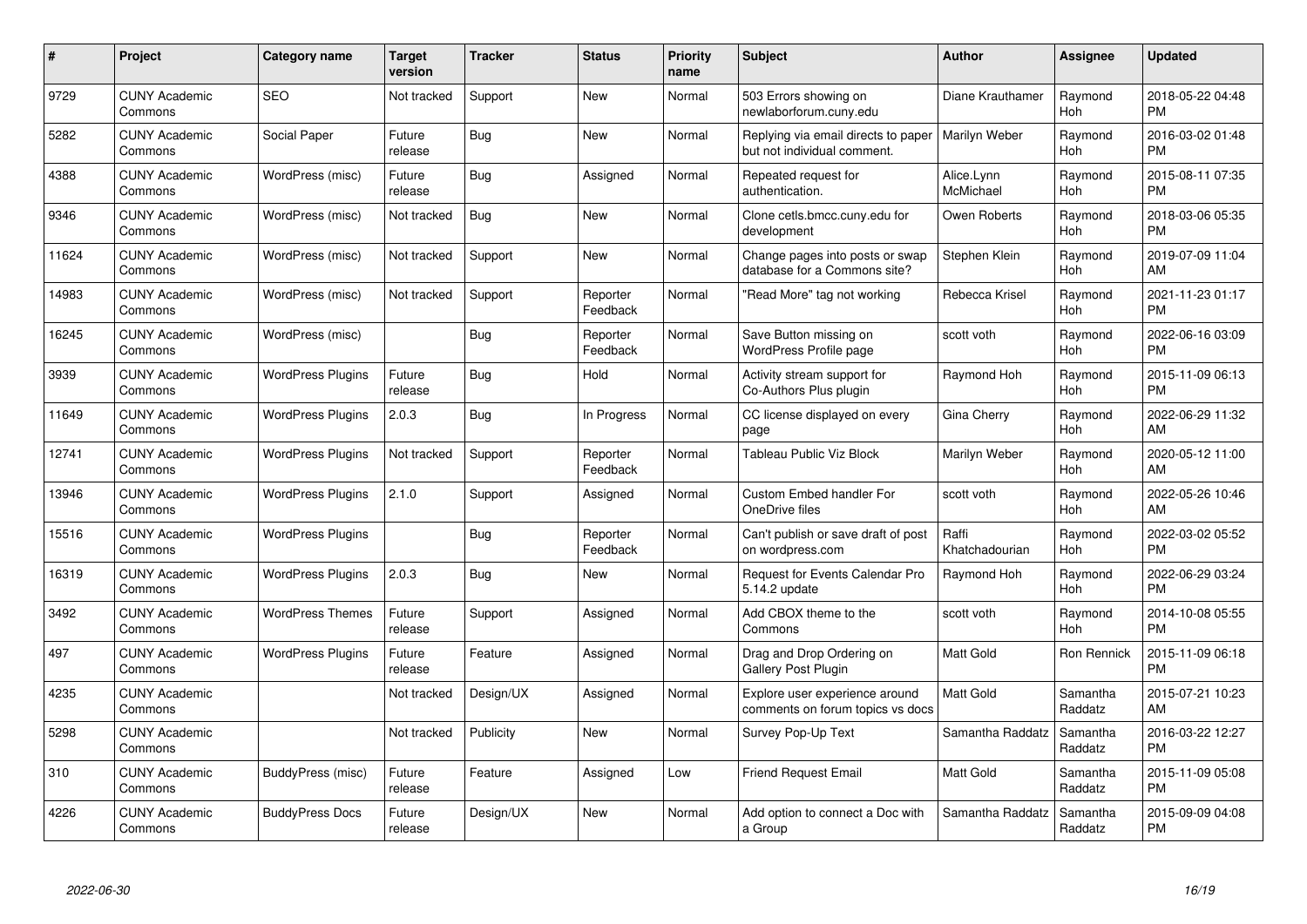| #    | <b>Project</b>                  | Category name           | <b>Target</b><br>version | Tracker    | <b>Status</b>        | <b>Priority</b><br>name | <b>Subject</b>                                                                                                                                        | <b>Author</b>           | Assignee            | <b>Updated</b>                |
|------|---------------------------------|-------------------------|--------------------------|------------|----------------------|-------------------------|-------------------------------------------------------------------------------------------------------------------------------------------------------|-------------------------|---------------------|-------------------------------|
| 4027 | <b>CUNY Academic</b><br>Commons | Commons In A Box        | Not tracked              | Design/UX  | Assigned             | Normal                  | Usability review of CBOX update<br>procedures                                                                                                         | <b>Matt Gold</b>        | Samantha<br>Raddatz | 2015-05-11 06:36<br><b>PM</b> |
| 653  | <b>CUNY Academic</b><br>Commons | Group Blogs             | Future<br>release        | Feature    | Assigned             | Normal                  | Redesign Integration of Groups<br>and Blogs                                                                                                           | <b>Matt Gold</b>        | Samantha<br>Raddatz | 2015-11-09 05:40<br><b>PM</b> |
| 5317 | <b>CUNY Academic</b><br>Commons | Group Blogs             | Not tracked              | <b>Bug</b> | Reporter<br>Feedback | Normal                  | Notifications of New Post Didn't<br>Come                                                                                                              | Luke Waltzer            | Samantha<br>Raddatz | 2016-03-21 10:41<br><b>PM</b> |
| 4221 | <b>CUNY Academic</b><br>Commons | Group Forums            | Future<br>release        | Design/UX  | Assigned             | Normal                  | Add 'Number of Posts' display<br>option to Forum page                                                                                                 | Samantha Raddatz        | Samantha<br>Raddatz | 2015-06-26 02:21<br><b>PM</b> |
| 1456 | <b>CUNY Academic</b><br>Commons | Group Invitations       | Future<br>release        | Feature    | Reporter<br>Feedback | Low                     | Invite to Group Button from Profile<br>Field                                                                                                          | <b>Matt Gold</b>        | Samantha<br>Raddatz | 2015-11-09 05:59<br><b>PM</b> |
| 481  | <b>CUNY Academic</b><br>Commons | Groups (misc)           | Future<br>release        | Feature    | Assigned             | Normal                  | ability to archive inactive groups<br>and blogs                                                                                                       | Michael Mandiberg       | Samantha<br>Raddatz | 2015-11-09 05:56<br>PM        |
| 3458 | <b>CUNY Academic</b><br>Commons | Groups (misc)           | Future<br>release        | Feature    | Assigned             | Normal                  | Filter Members of Group by<br>Campus                                                                                                                  | Michael Smith           | Samantha<br>Raddatz | 2014-09-26 08:32<br><b>PM</b> |
| 4253 | <b>CUNY Academic</b><br>Commons | <b>Public Portfolio</b> | Future<br>release        | Design/UX  | <b>New</b>           | Normal                  | Encourage users to add portfolio<br>content                                                                                                           | Samantha Raddatz        | Samantha<br>Raddatz | 2015-07-07 11:32<br>AM        |
| 4404 | <b>CUNY Academic</b><br>Commons | <b>Public Portfolio</b> | Future<br>release        | Design/UX  | Assigned             | Normal                  | Change color of permissions info<br>on portfolio editing interface                                                                                    | <b>Matt Gold</b>        | Samantha<br>Raddatz | 2015-08-11 05:28<br><b>PM</b> |
| 4622 | <b>CUNY Academic</b><br>Commons | <b>Public Portfolio</b> | Future<br>release        | Design/UX  | New                  | Normal                  | <b>Profile Visibility Settings</b>                                                                                                                    | Samantha Raddatz        | Samantha<br>Raddatz | 2015-09-21 12:18<br><b>PM</b> |
| 308  | <b>CUNY Academic</b><br>Commons | Registration            | Future<br>release        | Feature    | New                  | Normal                  | Group recommendations for<br>signup process                                                                                                           | Boone Gorges            | Samantha<br>Raddatz | 2015-11-09 05:07<br><b>PM</b> |
| 5225 | <b>CUNY Academic</b><br>Commons | Registration            | Future<br>release        | Feature    | Assigned             | Normal                  | On-boarding Issues                                                                                                                                    | Luke Waltzer            | Samantha<br>Raddatz | 2016-02-12 02:58<br>PM.       |
| 5183 | <b>CUNY Academic</b><br>Commons | Social Paper            | Future<br>release        | Design/UX  | New                  | Normal                  | Creating a new paper when<br>viewing an existing paper                                                                                                | Raffi<br>Khatchadourian | Samantha<br>Raddatz | 2016-02-02 12:09<br>PM        |
| 5397 | <b>CUNY Academic</b><br>Commons | Social Paper            | Future<br>release        | Feature    | New                  | Normal                  | frustrating to have to<br>enable/disable in SP                                                                                                        | Marilyn Weber           | Samantha<br>Raddatz | 2016-04-20 03:39<br><b>PM</b> |
| 5050 | <b>CUNY Academic</b><br>Commons | Social Paper            | Future<br>release        | Feature    | New                  | Low                     | Making comments visible in SP<br>editing mode (SP suggestion #1)                                                                                      | Marilyn Weber           | Samantha<br>Raddatz | 2019-09-17 11:10<br><b>PM</b> |
| 5053 | <b>CUNY Academic</b><br>Commons | Social Paper            | Future<br>release        | Feature    | <b>New</b>           | Low                     | Scrollable menu to add readers<br>(SP suggestion #4)                                                                                                  | Marilyn Weber           | Samantha<br>Raddatz | 2016-04-21 05:21<br><b>PM</b> |
| 5058 | <b>CUNY Academic</b><br>Commons | Social Paper            | Future<br>release        | Feature    | <b>New</b>           | Low                     | Can there be a clearer signal that<br>even when comments have<br>already been made you add<br>comments by clicking on the side?<br>(SP suggestion #5) | Marilyn Weber           | Samantha<br>Raddatz | 2016-02-11 10:24<br><b>PM</b> |
| 3473 | <b>CUNY Academic</b><br>Commons | <b>User Experience</b>  | Future<br>release        | Feature    | Assigned             | Normal                  | Commons profile: Add help info<br>about "Positions" replacing "title"                                                                                 | Keith Miyake            | Samantha<br>Raddatz | 2015-11-09 02:28<br><b>PM</b> |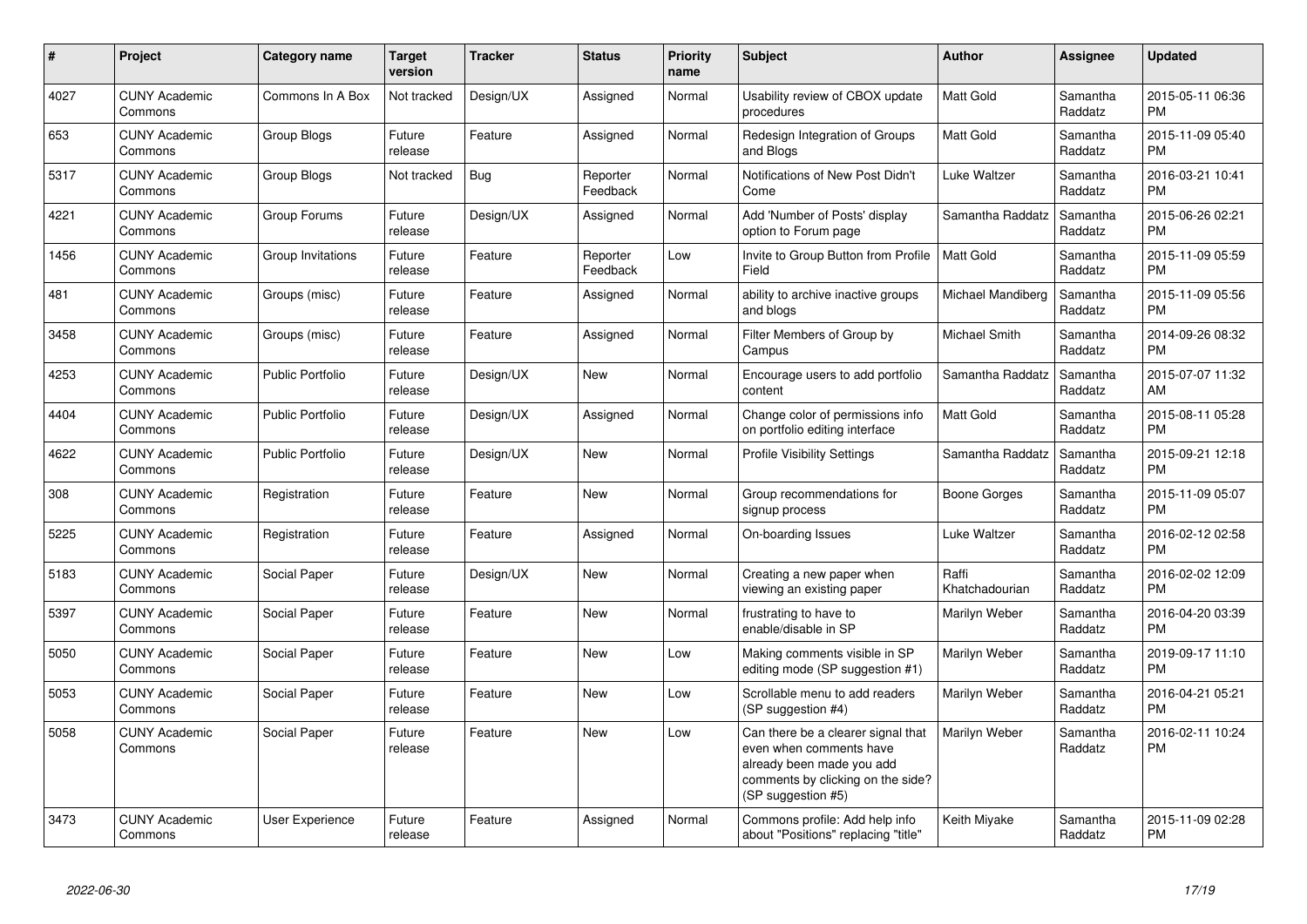| $\pmb{\#}$ | Project                         | <b>Category name</b>        | <b>Target</b><br>version | <b>Tracker</b> | <b>Status</b>        | <b>Priority</b><br>name | <b>Subject</b>                                                                                                                               | <b>Author</b>    | Assignee            | <b>Updated</b>                |
|------------|---------------------------------|-----------------------------|--------------------------|----------------|----------------------|-------------------------|----------------------------------------------------------------------------------------------------------------------------------------------|------------------|---------------------|-------------------------------|
| 4661       | <b>CUNY Academic</b><br>Commons | User Experience             | Future<br>release        | Bug            | Assigned             | Normal                  | Simplify Events text                                                                                                                         | <b>Matt Gold</b> | Samantha<br>Raddatz | 2015-10-02 09:06<br><b>PM</b> |
| 1105       | <b>CUNY Academic</b><br>Commons | WordPress (misc)            | Future<br>release        | Feature        | Assigned             | Normal                  | <b>Rephrase Blog Privacy Options</b>                                                                                                         | <b>Matt Gold</b> | Samantha<br>Raddatz | 2015-11-09 06:19<br><b>PM</b> |
| 4986       | <b>CUNY Academic</b><br>Commons | ZenDesk                     | Not tracked              | Support        | Assigned             | Normal                  | Prepare documentation for<br>Zendesk re web widget                                                                                           | Matt Gold        | Samantha<br>Raddatz | 2016-02-25 03:09<br><b>PM</b> |
| 10439      | <b>CUNY Academic</b><br>Commons | Design                      | 2.1.0                    | Design/UX      | New                  | Normal                  | Create Style Guide for Commons                                                                                                               | Sonja Leix       | Sara Cannon         | 2022-06-28 01:43<br><b>PM</b> |
| 10580      | <b>CUNY Academic</b><br>Commons | Information<br>Architecture | Future<br>release        | Design/UX      | New                  | Normal                  | Primary nav item review                                                                                                                      | Boone Gorges     | Sara Cannon         | 2022-06-28 01:29<br><b>PM</b> |
| 2612       | <b>CUNY Academic</b><br>Commons |                             | Not tracked              | Publicity      | Assigned             | Normal                  | Pinterest site for the Commons                                                                                                               | local admin      | Sarah<br>Morgano    | 2016-03-04 11:19<br>AM        |
| 3510       | <b>CUNY Academic</b><br>Commons | Publicity                   | 1.7                      | Publicity      | Assigned             | Normal                  | Post on the News Blog re: 'My<br>Commons'                                                                                                    | Micki Kaufman    | Sarah<br>Morgano    | 2014-10-15 11:18<br>AM        |
| 3511       | <b>CUNY Academic</b><br>Commons | Publicity                   | 1.7                      | Publicity      | Assigned             | Normal                  | Social media for 1.7                                                                                                                         | Micki Kaufman    | Sarah<br>Morgano    | 2014-10-14 03:32<br><b>PM</b> |
| 5826       | <b>CUNY Academic</b><br>Commons | <b>WordPress Plugins</b>    | Future<br>release        | Support        | Reporter<br>Feedback | Normal                  | <b>Remove Subscription Options</b><br>plugin from directory                                                                                  | Sarah Morgano    | Sarah<br>Morgano    | 2016-10-21 04:14<br><b>PM</b> |
| 9908       | <b>CUNY Academic</b><br>Commons |                             | Not tracked              | Feature        | <b>New</b>           | Normal                  | Is it possible to send email<br>updates to users (or an email<br>address not on the list) for only a<br>single page AFTER being<br>prompted? | Michael Shields  | scott voth          | 2018-06-11 01:34<br><b>PM</b> |
| 14394      | <b>CUNY Academic</b><br>Commons |                             | Not tracked              | Feature        | <b>New</b>           | Normal                  | Commons News Site - redesign                                                                                                                 | scott voth       | scott voth          | 2021-09-14 10:46<br>AM        |
| 3524       | <b>CUNY Academic</b><br>Commons | Documentation               | Not tracked              | Documentation  | Assigned             | Normal                  | Post describing all you can do<br>when starting up a new blog/group                                                                          | Matt Gold        | scott voth          | 2014-10-04 12:56<br>PM        |
| 11883      | <b>CUNY Academic</b><br>Commons | Help/Codex                  | Not tracked              | Support        | New                  | Normal                  | Need Embedding Help Page<br>Update (Tableau)                                                                                                 | Anthony Wheeler  | scott voth          | 2019-09-24 08:49<br>AM        |
| 3565       | <b>CUNY Academic</b><br>Commons | My Commons                  | Not tracked              | Documentation  | New                  | Normal                  | Load Newest inconsistencies                                                                                                                  | Chris Stein      | scott voth          | 2015-11-09 01:16<br><b>PM</b> |
| 14787      | <b>CUNY Academic</b><br>Commons | <b>Plugin Packages</b>      | Future<br>release        | Feature        | <b>New</b>           | Normal                  | Creating a "Design" plugin<br>package                                                                                                        | Laurie Hurson    | scott voth          | 2022-04-27 04:56<br><b>PM</b> |
| 6115       | <b>CUNY Academic</b><br>Commons | Publicity                   | Not tracked              | Feature        | Assigned             | Normal                  | create digital signage for GC                                                                                                                | Matt Gold        | scott voth          | 2016-10-11 10:09<br><b>PM</b> |
| 12247      | <b>CUNY Academic</b><br>Commons | Publicity                   | Not tracked              | Support        | <b>New</b>           | Normal                  | <b>Screenshot of First Commons</b><br>Homepage                                                                                               | scott voth       | scott voth          | 2020-01-14 12:08<br><b>PM</b> |
| 4222       | <b>CUNY Academic</b><br>Commons | User Experience             | Future<br>release        | Design/UX      | <b>New</b>           | Normal                  | Add information to 'Delete<br>Account' page                                                                                                  | Samantha Raddatz | scott voth          | 2015-06-26 11:35<br>AM        |